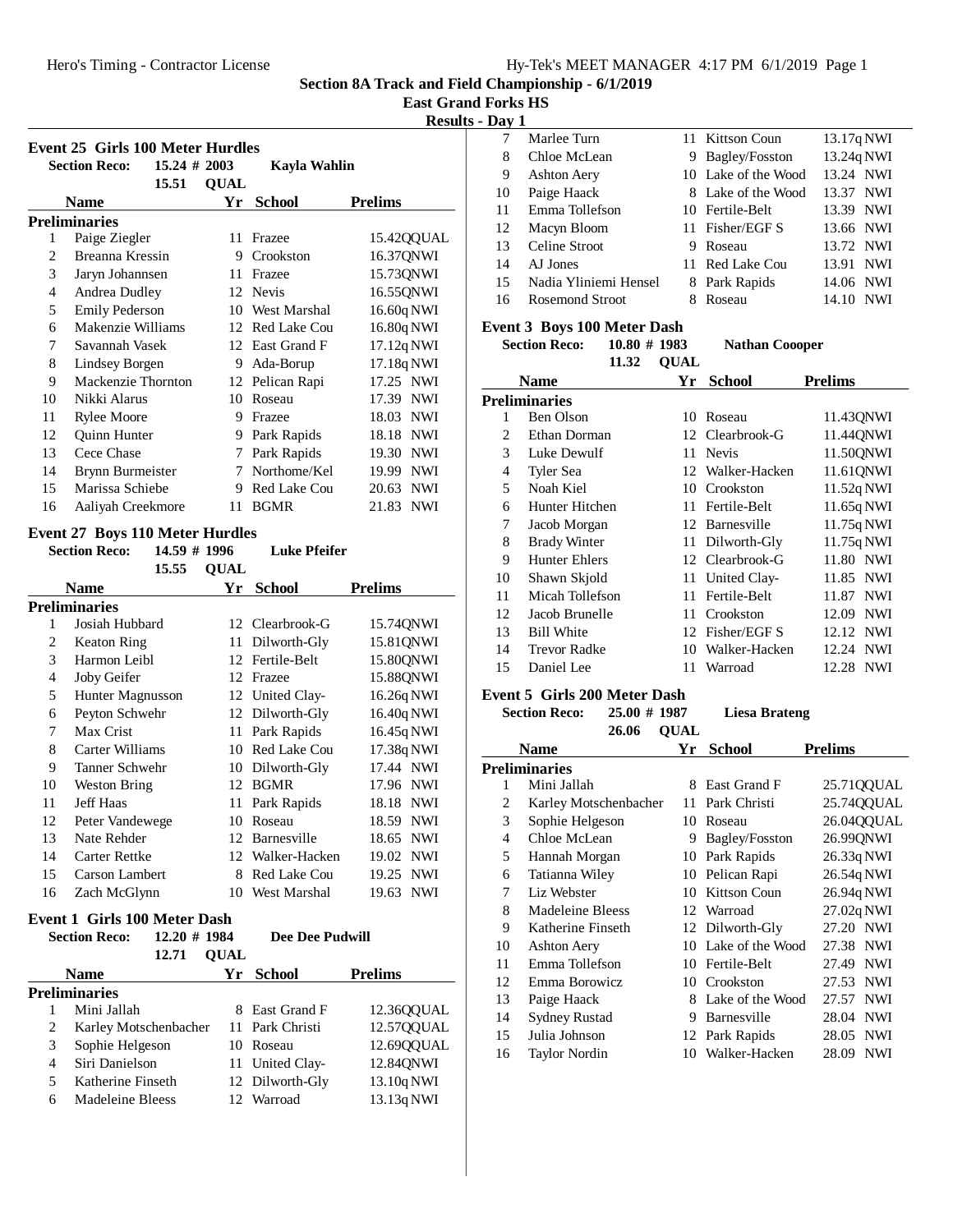**East Grand Forks HS**

**Results - Day 1**

| 22.72<br><b>Name</b>    | <b>QUAL</b><br>Yr                                                                                                                                                                                                                                                                        |                                                                                 |                                                                                                                                                                                                                                                                                                                                                                                                                                                                                                                                                                                                                   |
|-------------------------|------------------------------------------------------------------------------------------------------------------------------------------------------------------------------------------------------------------------------------------------------------------------------------------|---------------------------------------------------------------------------------|-------------------------------------------------------------------------------------------------------------------------------------------------------------------------------------------------------------------------------------------------------------------------------------------------------------------------------------------------------------------------------------------------------------------------------------------------------------------------------------------------------------------------------------------------------------------------------------------------------------------|
|                         |                                                                                                                                                                                                                                                                                          | <b>School</b>                                                                   | <b>Prelims</b>                                                                                                                                                                                                                                                                                                                                                                                                                                                                                                                                                                                                    |
| <b>Preliminaries</b>    |                                                                                                                                                                                                                                                                                          |                                                                                 |                                                                                                                                                                                                                                                                                                                                                                                                                                                                                                                                                                                                                   |
| Cole Nelson             |                                                                                                                                                                                                                                                                                          | 12 Walker-Hacken                                                                | 23.10QNWI                                                                                                                                                                                                                                                                                                                                                                                                                                                                                                                                                                                                         |
| Noah Kiel               |                                                                                                                                                                                                                                                                                          |                                                                                 | 23.48QNWI                                                                                                                                                                                                                                                                                                                                                                                                                                                                                                                                                                                                         |
| Justin Wang             |                                                                                                                                                                                                                                                                                          |                                                                                 | 23.11QNWI                                                                                                                                                                                                                                                                                                                                                                                                                                                                                                                                                                                                         |
| <b>Blake Moen</b>       |                                                                                                                                                                                                                                                                                          |                                                                                 | 23.69QNWI                                                                                                                                                                                                                                                                                                                                                                                                                                                                                                                                                                                                         |
|                         |                                                                                                                                                                                                                                                                                          |                                                                                 | 23.54q NWI                                                                                                                                                                                                                                                                                                                                                                                                                                                                                                                                                                                                        |
| Jacob Morgan            |                                                                                                                                                                                                                                                                                          |                                                                                 | 23.60q NWI                                                                                                                                                                                                                                                                                                                                                                                                                                                                                                                                                                                                        |
| Caleb Wutzke            |                                                                                                                                                                                                                                                                                          |                                                                                 | 23.66q NWI                                                                                                                                                                                                                                                                                                                                                                                                                                                                                                                                                                                                        |
| Tyler Sea               |                                                                                                                                                                                                                                                                                          |                                                                                 | 24.02q NWI                                                                                                                                                                                                                                                                                                                                                                                                                                                                                                                                                                                                        |
| Carter Vasek            |                                                                                                                                                                                                                                                                                          |                                                                                 | 24.06 NWI                                                                                                                                                                                                                                                                                                                                                                                                                                                                                                                                                                                                         |
| Micah Tollefson         |                                                                                                                                                                                                                                                                                          |                                                                                 | 24.19 NWI                                                                                                                                                                                                                                                                                                                                                                                                                                                                                                                                                                                                         |
| Alex Fahey              |                                                                                                                                                                                                                                                                                          |                                                                                 | 24.24 NWI                                                                                                                                                                                                                                                                                                                                                                                                                                                                                                                                                                                                         |
| Logan Tucker            |                                                                                                                                                                                                                                                                                          |                                                                                 | 24.46 NWI                                                                                                                                                                                                                                                                                                                                                                                                                                                                                                                                                                                                         |
| <b>Jory Vasek</b>       |                                                                                                                                                                                                                                                                                          |                                                                                 | 24.92 NWI                                                                                                                                                                                                                                                                                                                                                                                                                                                                                                                                                                                                         |
| <b>Brady Wisk</b>       |                                                                                                                                                                                                                                                                                          |                                                                                 | 25.11 NWI                                                                                                                                                                                                                                                                                                                                                                                                                                                                                                                                                                                                         |
|                         |                                                                                                                                                                                                                                                                                          |                                                                                 | 25.28 NWI                                                                                                                                                                                                                                                                                                                                                                                                                                                                                                                                                                                                         |
| <b>Bill White</b>       |                                                                                                                                                                                                                                                                                          |                                                                                 | 40.59 NWI                                                                                                                                                                                                                                                                                                                                                                                                                                                                                                                                                                                                         |
| 9:46.76                 |                                                                                                                                                                                                                                                                                          |                                                                                 |                                                                                                                                                                                                                                                                                                                                                                                                                                                                                                                                                                                                                   |
| <b>Team</b>             |                                                                                                                                                                                                                                                                                          |                                                                                 | <b>Finals</b>                                                                                                                                                                                                                                                                                                                                                                                                                                                                                                                                                                                                     |
| Finals                  |                                                                                                                                                                                                                                                                                          |                                                                                 |                                                                                                                                                                                                                                                                                                                                                                                                                                                                                                                                                                                                                   |
| Warroad                 |                                                                                                                                                                                                                                                                                          |                                                                                 | 9:55.38<br>10                                                                                                                                                                                                                                                                                                                                                                                                                                                                                                                                                                                                     |
|                         |                                                                                                                                                                                                                                                                                          |                                                                                 |                                                                                                                                                                                                                                                                                                                                                                                                                                                                                                                                                                                                                   |
|                         |                                                                                                                                                                                                                                                                                          |                                                                                 |                                                                                                                                                                                                                                                                                                                                                                                                                                                                                                                                                                                                                   |
|                         |                                                                                                                                                                                                                                                                                          |                                                                                 | 10:00.36<br>8                                                                                                                                                                                                                                                                                                                                                                                                                                                                                                                                                                                                     |
|                         |                                                                                                                                                                                                                                                                                          |                                                                                 |                                                                                                                                                                                                                                                                                                                                                                                                                                                                                                                                                                                                                   |
|                         |                                                                                                                                                                                                                                                                                          |                                                                                 | 10:05.26<br>6                                                                                                                                                                                                                                                                                                                                                                                                                                                                                                                                                                                                     |
|                         |                                                                                                                                                                                                                                                                                          |                                                                                 |                                                                                                                                                                                                                                                                                                                                                                                                                                                                                                                                                                                                                   |
|                         |                                                                                                                                                                                                                                                                                          |                                                                                 |                                                                                                                                                                                                                                                                                                                                                                                                                                                                                                                                                                                                                   |
|                         |                                                                                                                                                                                                                                                                                          |                                                                                 | 10:06.22<br>5                                                                                                                                                                                                                                                                                                                                                                                                                                                                                                                                                                                                     |
|                         |                                                                                                                                                                                                                                                                                          |                                                                                 |                                                                                                                                                                                                                                                                                                                                                                                                                                                                                                                                                                                                                   |
|                         |                                                                                                                                                                                                                                                                                          |                                                                                 |                                                                                                                                                                                                                                                                                                                                                                                                                                                                                                                                                                                                                   |
| <b>East Grand Forks</b> |                                                                                                                                                                                                                                                                                          |                                                                                 | 10:10.31<br>4                                                                                                                                                                                                                                                                                                                                                                                                                                                                                                                                                                                                     |
|                         |                                                                                                                                                                                                                                                                                          | 2) McKenna Garrett 12                                                           |                                                                                                                                                                                                                                                                                                                                                                                                                                                                                                                                                                                                                   |
| 3) Quincie Floden 10    |                                                                                                                                                                                                                                                                                          | 4) Kassidy Allard 10                                                            |                                                                                                                                                                                                                                                                                                                                                                                                                                                                                                                                                                                                                   |
| Bagley/Fosston          |                                                                                                                                                                                                                                                                                          |                                                                                 | 10:44.60<br>3                                                                                                                                                                                                                                                                                                                                                                                                                                                                                                                                                                                                     |
|                         |                                                                                                                                                                                                                                                                                          | 2) Olivia Landsverk 12                                                          |                                                                                                                                                                                                                                                                                                                                                                                                                                                                                                                                                                                                                   |
| 3) Evie Dryburgh 8      |                                                                                                                                                                                                                                                                                          | 4) Tessa Manecke 7                                                              |                                                                                                                                                                                                                                                                                                                                                                                                                                                                                                                                                                                                                   |
| Barnesville             |                                                                                                                                                                                                                                                                                          |                                                                                 | 11:09.91<br>2                                                                                                                                                                                                                                                                                                                                                                                                                                                                                                                                                                                                     |
| 1) Kenadee Gray 7       |                                                                                                                                                                                                                                                                                          | 2) Hadley Pearson 7                                                             |                                                                                                                                                                                                                                                                                                                                                                                                                                                                                                                                                                                                                   |
|                         |                                                                                                                                                                                                                                                                                          |                                                                                 |                                                                                                                                                                                                                                                                                                                                                                                                                                                                                                                                                                                                                   |
| Park Christian          |                                                                                                                                                                                                                                                                                          |                                                                                 | 11:26.59<br>1                                                                                                                                                                                                                                                                                                                                                                                                                                                                                                                                                                                                     |
| 1) Bria Larson 11       |                                                                                                                                                                                                                                                                                          | 2) Ellie Rogness 7                                                              |                                                                                                                                                                                                                                                                                                                                                                                                                                                                                                                                                                                                                   |
|                         |                                                                                                                                                                                                                                                                                          | 4) Madi Wagendorf 10                                                            |                                                                                                                                                                                                                                                                                                                                                                                                                                                                                                                                                                                                                   |
| 3) Jenna Reimche 8      |                                                                                                                                                                                                                                                                                          |                                                                                 |                                                                                                                                                                                                                                                                                                                                                                                                                                                                                                                                                                                                                   |
|                         |                                                                                                                                                                                                                                                                                          |                                                                                 |                                                                                                                                                                                                                                                                                                                                                                                                                                                                                                                                                                                                                   |
|                         |                                                                                                                                                                                                                                                                                          |                                                                                 |                                                                                                                                                                                                                                                                                                                                                                                                                                                                                                                                                                                                                   |
| 2                       | Marcus Crayton<br>Isaac Dryburgh<br>1) Abigail Bleess 7<br>3) Faith Lilly 7<br>Park Rapids Area<br>1) Natalia Lopez 8<br>Crookston<br>1) Thea Oman 12<br>3) Hailey Spivey 12<br>Dilworth-Gly<br>1) Isabelle Gaytan 10<br>3) Raegan Dawson 9<br>1) Marin Garrett 10<br>3) Sidney Ahles 10 | Section Reco: 9:33.80 # 2001<br>3) Morgan Koppelman 8<br>1) Amelia Landsverk 12 | 10 Crookston<br>10 Dilworth-Gly<br>10 East Grand F<br>11 Fisher/EGF S<br>12 Barnesville<br>12 Frazee<br>12 Walker-Hacken<br>9 East Grand F<br>11 Fertile-Belt<br>12 Northome/Kel<br>11 Dilworth-Gly<br>10 Fisher/EGF S<br>9 Crookston<br>12 Bagley/Fosston<br>12 Fisher/EGF S<br>Event 45 Girls 4x800 Meter Relay<br>S. Olson, K. Jaenicke, H. Evans, A. Anderson<br><b>QUAL</b><br><b>Relay</b><br>2) Olivia Goulet 9<br>4) Eliana Bleess 10<br>2) Paige Johnson 11<br>4) Jada Renneberg 11<br>2) Anke Wiersma 10<br>4) Hayden Winjum 9<br>2) Isabella Tollefson 10<br>4) Arianna Gerdon 12<br>4) Mya Askegard 8 |

**Event 47 Boys 4x800 Meter Relay Section Reco: 8:11.32 # 2001 J. Nelson, S. Staskivige, J. Hendrickson, B. Nava** 8:14.35 **QUAL Team Relay Finals Finals** 1 East Grand Forks 8:17.77 10 1) Sakariye Ismail 12 2) Jonathan Krueger 9<br>3) Tyson Mahar 10 4) Cole Nowacki 11 4) Cole Nowacki 11 2 Park Rapids Area 8:19.81 8 1) Kolby Brandt 11 2) Kaleb Stearns 9 3) Lane Monaghan 10 4) Seth Breitweser 12<br>Dilworth-Gly 8:25.76 6 3 Dilworth-Gly<br>3:1) Mason Kerr 9: 2) Bradyn Steen 11

|    | 3) Cade Dawson 11       | 4) Alec Gulseth 11     |   |
|----|-------------------------|------------------------|---|
| 4  | United Clay-Becker      | 8:28.60                | 5 |
|    | 1) Nick Donovan 12      | 2) Bailey Johnson 12   |   |
|    | 3) Cole Sunde 10        | 4) Jacob Vetter 12     |   |
| 5. | Frazee                  | 8:40.57                | 4 |
|    | 1) Colby Erickson 10    | 2) Grady Larsen 11     |   |
|    | 3) Christian Carlson 10 | 4) Alex Beck 10        |   |
| 6  | Roseau                  | 8:48.02                | 3 |
|    | 1) David Nelson 10      | 2) Erick Laznicka 12   |   |
|    | 3) Kyle Erickson 11     | 4) Tristan Anderson 10 |   |
| 7  | Bagley/Fosston          | 9:11.85                | 2 |
|    | 1) Logan Hemberger 10   | 2) Grant Hemberger 10  |   |
|    | 3) Gavin Halverson 10   | 4) Liam Hagen 9        |   |
| 8  | <b>Nevis</b>            | 9:29.88                | 1 |
|    | 1) Michael Gunn 11      | 2) Reese Mowell 9      |   |
|    | 3) George Biorklund 9   | 4) Evan Pohl 8         |   |

#### **Event 25 Girls 100 Meter Hurdles**

|               | <b>Section Reco:</b>  | $15.24 \# 2003$ |             | Kayla Wahlin    |               |                |
|---------------|-----------------------|-----------------|-------------|-----------------|---------------|----------------|
|               |                       | 15.51           | <b>OUAL</b> |                 |               |                |
|               | <b>Name</b>           |                 | Yr          | <b>School</b>   | <b>Finals</b> |                |
| <b>Finals</b> |                       |                 |             |                 |               |                |
| 1             | Paige Ziegler         |                 | 11          | Frazee          | 15.50         | OUAL           |
| 2             | Jaryn Johannsen       |                 |             | 11 Frazee       | 15.52         | 8              |
| 3             | Andrea Dudley         |                 |             | 12 Nevis        | 16.12         | 6              |
| 4             | Breanna Kressin       |                 |             | 9 Crookston     | 16.33         | 5              |
| 5             | Lindsey Borgen        |                 | 9.          | Ada-Borup       | 16.79         | 4              |
| 6             | Makenzie Williams     |                 |             | 12 Red Lake Cou | 16.96         | 3              |
| 7             | <b>Emily Pederson</b> |                 |             | 10 West Marshal | 16.98         | $\mathfrak{D}$ |
|               | Savannah Vasek        |                 |             | 12 East Grand F | DNF           | NWI            |

# **Event 27 Boys 110 Meter Hurdles**

**Section Reco:** 14.59 # 1996 Luke Pfeifer 15.55 **QUAL** 

| <b>Name</b>             |  | Yr School |                                                                                       |               |
|-------------------------|--|-----------|---------------------------------------------------------------------------------------|---------------|
| Finals                  |  |           |                                                                                       |               |
| Harmon Leibl            |  |           |                                                                                       | 15.40 QUAL    |
| Joby Geifer             |  |           | 15.56 8                                                                               |               |
| Josiah Hubbard          |  |           | 15.58                                                                                 | -6            |
| <b>Hunter Magnusson</b> |  |           | 16.11                                                                                 | -5            |
| Peyton Schwehr          |  |           | 16.22                                                                                 | 4             |
|                         |  |           | 12 Fertile-Belt<br>12 Frazee<br>12 Clearbrook-G<br>12 United Clay-<br>12 Dilworth-Gly | <b>Finals</b> |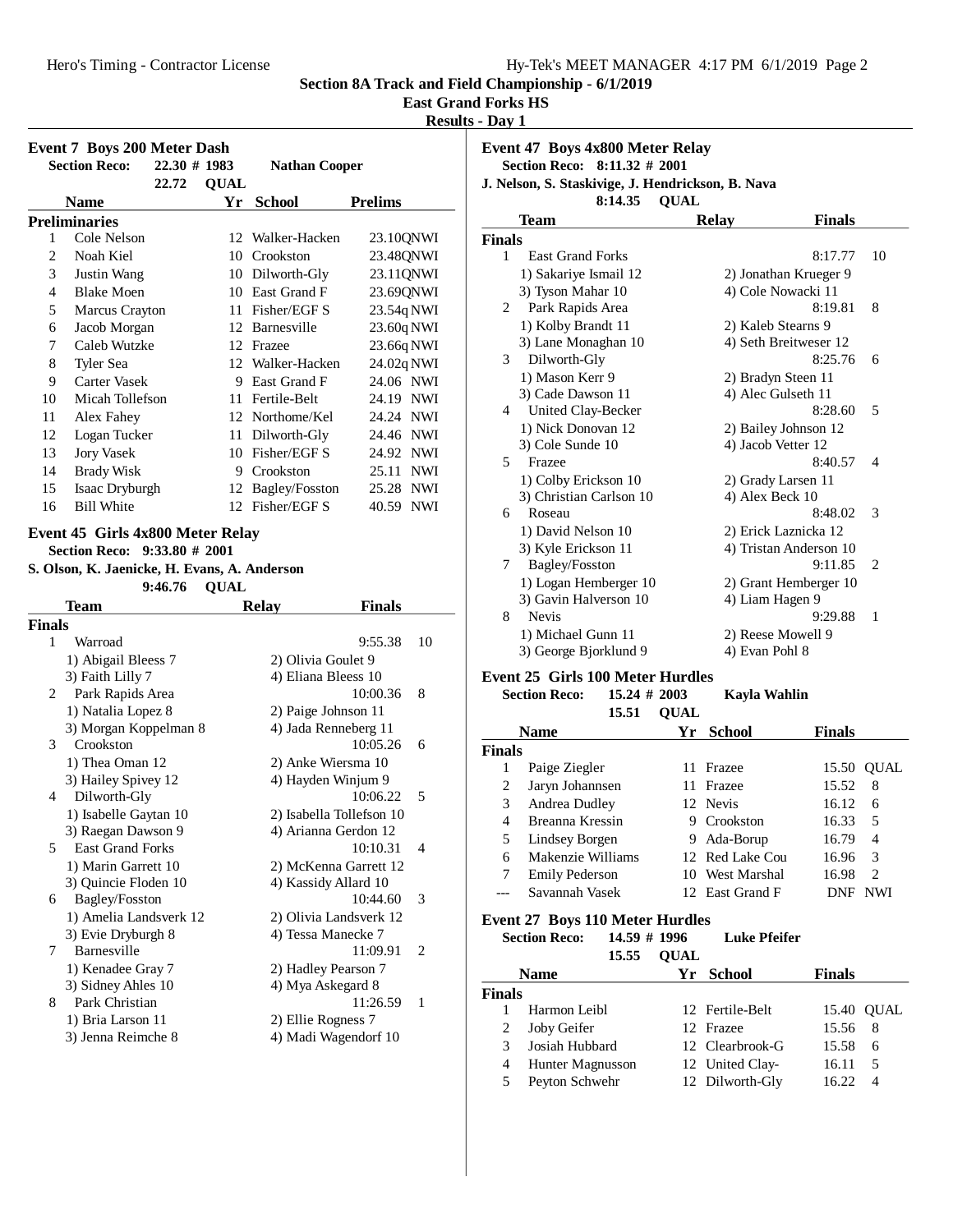| East Grand Forks HS |  |
|---------------------|--|
|                     |  |

# **Results - Day 1**

| Finals  (Event 27 Boys 110 Meter Hurdles) |                                                   |             |                        |                          |  |  |
|-------------------------------------------|---------------------------------------------------|-------------|------------------------|--------------------------|--|--|
|                                           | <b>Name</b>                                       |             | Yr School              | <b>Finals</b>            |  |  |
| 6                                         | Max Crist                                         |             | 11 Park Rapids         | 16.69<br>3               |  |  |
| 7                                         | Carter Williams                                   |             | 10 Red Lake Cou        | $\overline{2}$<br>17.15  |  |  |
| 8                                         | Keaton Ring                                       |             | 11 Dilworth-Gly        | 1<br>20.41               |  |  |
|                                           | <b>Event 1 Girls 100 Meter Dash</b>               |             |                        |                          |  |  |
|                                           | $12.20 \# 1984$<br><b>Section Reco:</b>           |             | Dee Dee Pudwill        |                          |  |  |
|                                           | 12.71                                             | <b>QUAL</b> |                        |                          |  |  |
|                                           | <b>Name</b>                                       |             | Yr School              | Finals                   |  |  |
| <b>Finals</b>                             |                                                   |             |                        |                          |  |  |
| 1                                         | Karley Motschenbacher                             |             | 11 Park Christi        | 12.39 QUAL               |  |  |
| 2                                         | Mini Jallah                                       |             | 8 East Grand F         | <b>QUAL</b><br>12.49     |  |  |
| 3                                         | Sophie Helgeson                                   |             | 10 Roseau              | 12.62<br><b>QUAL</b>     |  |  |
| 4                                         | Siri Danielson                                    |             | 11 United Clay-        | 5<br>12.73               |  |  |
| 5                                         | Katherine Finseth                                 |             | 12 Dilworth-Gly        | 4<br>13.08               |  |  |
| 6                                         | Marlee Turn                                       |             | 11 Kittson Coun        | 3<br>13.17               |  |  |
| 7                                         | Chloe McLean                                      |             | 9 Bagley/Fosston       | $\overline{2}$<br>13.25  |  |  |
| 8                                         | Madeleine Bleess                                  |             | 12 Warroad             | 13.27<br>1               |  |  |
|                                           |                                                   |             |                        |                          |  |  |
| <b>Event 3 Boys 100 Meter Dash</b>        |                                                   |             |                        |                          |  |  |
|                                           | <b>Section Reco:</b><br>$10.80 \# 1983$           |             | <b>Nathan Coooper</b>  |                          |  |  |
|                                           | 11.32                                             | <b>QUAL</b> |                        |                          |  |  |
|                                           | <b>Name</b>                                       |             | Yr School              | <b>Finals</b>            |  |  |
| <b>Finals</b>                             | Noah Kiel                                         |             | 10 Crookston           |                          |  |  |
| 1                                         |                                                   |             |                        | 11.42<br>10              |  |  |
| 2                                         | Ben Olson                                         |             | 10 Roseau              | 11.45<br>8               |  |  |
| 3                                         | Luke Dewulf                                       |             | 11 Nevis               | 11.50<br>6               |  |  |
| 4                                         | Tyler Sea                                         |             | 12 Walker-Hacken       | 5<br>11.61               |  |  |
| 5                                         | Jacob Morgan                                      |             | 12 Barnesville         | $\overline{4}$<br>11.69  |  |  |
| 6                                         | Hunter Hitchen                                    |             | 11 Fertile-Belt        | 3<br>11.70               |  |  |
| 7                                         | <b>Brady Winter</b>                               |             | 11 Dilworth-Gly        | $\overline{2}$<br>11.72  |  |  |
| 8                                         | Ethan Dorman                                      |             | 12 Clearbrook-G        | 1<br>18.12               |  |  |
|                                           | Event 37 Girls 4x200 Meter Relay                  |             |                        |                          |  |  |
|                                           | Section Reco: 1:46.00 # 5/30/2009 Bagley/Fosston* |             |                        |                          |  |  |
|                                           | M Berg, K Day, L Bardwell, A Huschle              |             |                        |                          |  |  |
|                                           | 1:46.42                                           | <b>QUAL</b> |                        |                          |  |  |
|                                           | Team                                              |             | <b>Relay</b>           | <b>Finals</b>            |  |  |
| <b>Finals</b>                             |                                                   |             |                        |                          |  |  |
| 1                                         | Park Rapids Area                                  |             |                        | 1:47.38<br>10            |  |  |
|                                           | 1) Kendra Scholz 10                               |             | 2) Holly Johnson 9     |                          |  |  |
|                                           | 3) Julia Johnson 12                               |             | 4) Hannah Morgan 10    |                          |  |  |
| 2                                         | Frazee                                            |             |                        | 1:48.70<br>8             |  |  |
|                                           | 1) Ellie Reierson 10                              |             | 2) Jaryn Johannsen 11  |                          |  |  |
|                                           | 3) Paige Ziegler 11                               |             | 4) Paige Oswald 11     |                          |  |  |
| 3                                         | Barnesville                                       |             |                        | 1:51.82<br>6             |  |  |
|                                           | 1) Emily Smith 8                                  |             | 2) Sydney Rustad 9     |                          |  |  |
|                                           | 3) Mathea Jablonsky 9                             |             | 4) Emily Schoenecker 9 |                          |  |  |
| 4                                         | Kittson Coun                                      |             |                        | 1:52.06<br>5             |  |  |
|                                           | 1) Shelby Pankratz 11                             |             | 4) Liz Webster 10      | 2) Rachel Schmiedeberg 9 |  |  |
| 5                                         | 3) Andi Strege 12<br>West Marshall                |             |                        | 1:53.00<br>4             |  |  |
|                                           | 1) Emily Pederson 10                              |             | 2) Hannah Pederson 7   |                          |  |  |
|                                           | 3) Riley Mooney 9                                 |             | 4) Abigail McGlynn 12  |                          |  |  |
|                                           |                                                   |             |                        |                          |  |  |

| Crookston            | 1:53.36                | $\mathcal{R}$ |  |
|----------------------|------------------------|---------------|--|
| 1) Breanna Kressin 9 | 2) Rachel Hefta 12     |               |  |
| 3) Emma Gunderson 7  | 4) Cassie Solheim 7    |               |  |
| Bagley/Fosston       | 1:53.41                | $\mathcal{L}$ |  |
| 1) Kylli Anderson 11 | 2) Isabella Warmbold 7 |               |  |
| 3) Emma Drellack 10  | 4) Chloe McLean 9      |               |  |
| Fertile-Beltrami     | DΟ                     |               |  |
| 1) Emma Tollefson 10 | 2) Esther Thompson 10  |               |  |
| 3) Kim Hitchen 8     | 4) Marin Roragen 9     |               |  |
|                      |                        |               |  |

# **Event 39 Boys 4x200 Meter Relay**

**Section Reco: 1:32.54 # 1998**

**J. King, T. Lueck, D. Oian, B. McCoy**

1:32.18 **QUAL** 

|                | Team                         | <b>Finals</b><br><b>Relay</b> |                             |
|----------------|------------------------------|-------------------------------|-----------------------------|
| <b>Finals</b>  |                              |                               |                             |
| 1              | Walker-Hacken                | 1:33.10                       | 10                          |
|                | 1) Clay Nelson 10            | 2) Tyler Sea 12               |                             |
|                | 3) Cole Nelson 12            | 4) Kenner Bell 12             |                             |
| $\mathfrak{D}$ | Dilworth-Gly                 | 1:33.57                       | 8                           |
|                | 1) Aiden Leach 11            | 2) Logan Tucker 11            |                             |
|                | 3) Justin Wang 10            | 4) Peyton Schwehr 12          |                             |
| 3              | Frazee                       | 1:35.11                       | 6                           |
|                | 1) Joby Geifer 12            | 2) George Flynn 9             |                             |
|                | 3) Caleb Wutzke 12           | 4) Cole Fleisher 11           |                             |
| 4              | <b>East Grand Forks</b>      | 1:35.60                       | 5                           |
|                | 1) Zion Diggs 11             | 2) Carter Vasek 9             |                             |
|                | 3) Ricky Thompson 10         | 4) Blake Moen 10              |                             |
| 5              | Crookston                    | 1:36.49                       | $\overline{\mathcal{A}}$    |
|                | 1) Brady Wisk 9              | 2) Jacob Brunelle 11          |                             |
|                | 3) Sam Overgaard 12          | 4) Noah Kiel 10               |                             |
| 6              | Park Rapids Area             | 1:38.31                       | 3                           |
|                | 1) Josiah May 9              | 2) Zach Fritze 12             |                             |
|                | 3) Jeremiah Engst 12         | 4) Chris Day 12               |                             |
| 7              | United Clay-Becker           | 1:39.14                       | $\mathcal{D}_{\mathcal{L}}$ |
|                | 1) Brendon Flores 12         | 2) Alex Strehlow 12           |                             |
|                | 3) Kamron Keenan Syverson 11 | 4) Shawn Skjold 11            |                             |
| 8              | Fisher/EGF S                 | 1:40.96                       | $\mathbf{1}$                |
|                | 1) Bill White 12             | 2) Harmon Swiger 10           |                             |
|                | 3) Jory Vasek 10             | 4) Marcus Crayton 11          |                             |

**Event 17 Girls 1600 Meter Run**

# **Section Reco:** 5:08.24 # 5/30/2015 Marissa Carlson 5:10.51 **QUAL**

|               | <b>Name</b>            | Yг | <b>School</b>      | <b>Finals</b> |                             |
|---------------|------------------------|----|--------------------|---------------|-----------------------------|
| <b>Finals</b> |                        |    |                    |               |                             |
| 1             | <b>Faith Rustad</b>    | 9. | United Clay-       | 5:15.34       | 10                          |
| 2             | McKenna Langerud       |    | 12 East Grand F    | 5:18.83       | 8                           |
| 3             | Zoey Mills             |    | 11 Northome/Kel    | 5:23.05       | 6                           |
| 4             | Katherine Geist        |    | 11 Crookston       | 5:26.14       | 5                           |
| 5             | Lindsey Rotz           |    | <b>Barnesville</b> | 5:29.67       | 4                           |
| 6             | <b>Megan Danielson</b> |    | 12 Frazee          | 5:34.58       | 3                           |
| 7             | Lydia Floden           |    | 8 East Grand F     | 5:43.17       | $\mathcal{D}_{\mathcal{L}}$ |
| 8             | Jenna Manecke          |    | 10 Bagley/Fosston  | 5:44.66       | 1                           |
| 9             | Macy Haugen            | 9  | West Marshal       | 5:44.96       |                             |
| 10            | <b>Brooke Olson</b>    |    | <b>BGMR</b>        | 5:44.98       |                             |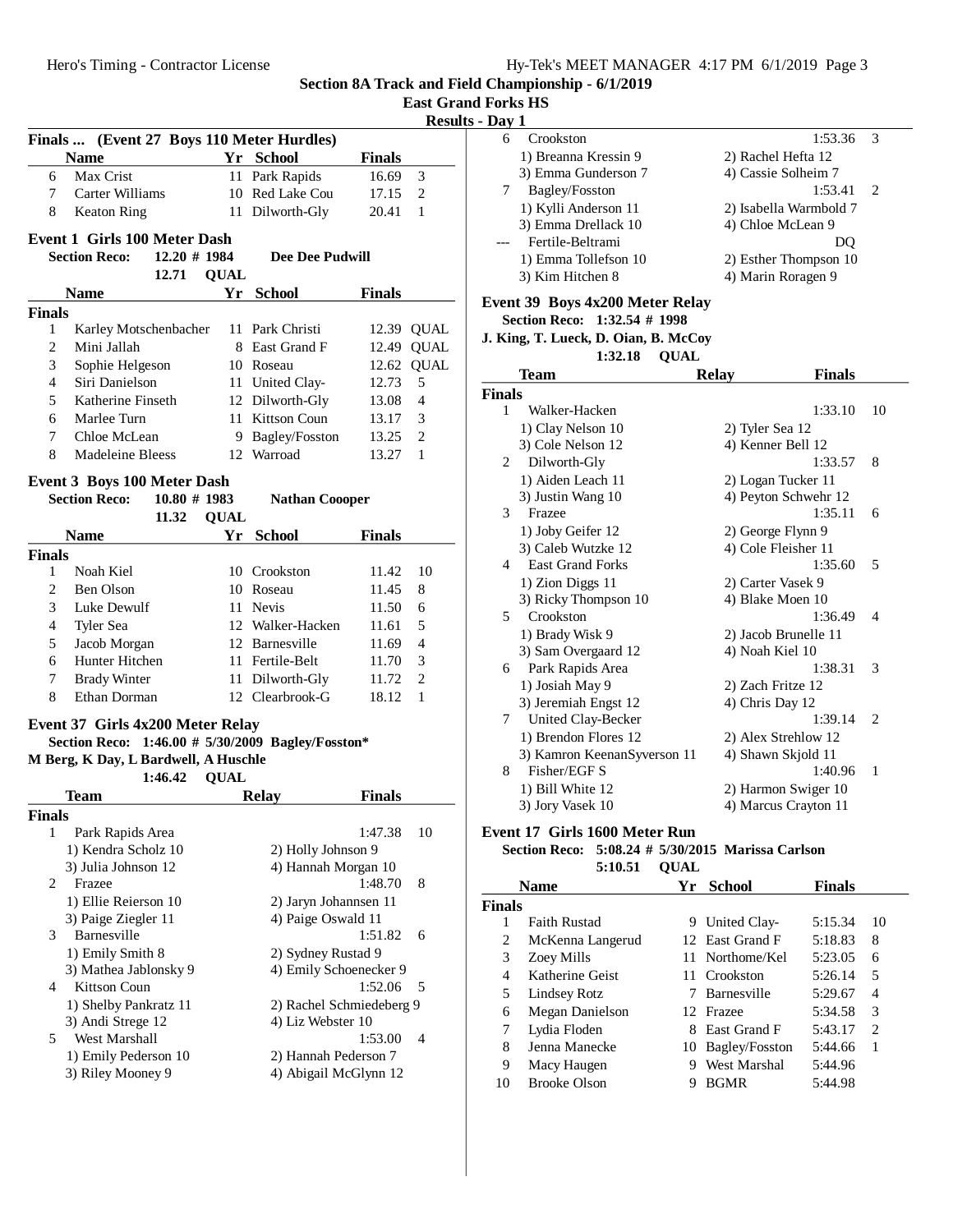**Section 8A Track and Field Championship - 6/1/2019 East Grand Forks HS**

|                |                                                 |             |                                            |               | <b>Results -</b> |
|----------------|-------------------------------------------------|-------------|--------------------------------------------|---------------|------------------|
|                | Finals  (Event 17 Girls 1600 Meter Run)         |             |                                            |               |                  |
|                | <b>Name</b>                                     |             | Yr School                                  | <b>Finals</b> |                  |
| 11             | Tessa Hultin                                    |             | 11 Park Christi                            | 5:45.81       |                  |
| 12             | Lily Peterson                                   |             | 9 United Clay-                             | 5:55.36       |                  |
| 13             | <b>Natalie Peterson</b>                         |             | 8 West Marshal                             | 5:59.54       |                  |
| 14             | Liesl Smee                                      |             | 10 Park Rapids                             | 6:19.20       |                  |
| 15             | Jada Renneberg                                  |             | 11 Park Rapids                             | 6:19.97       |                  |
|                | Event 19 Boys 1600 Meter Run                    |             |                                            |               |                  |
|                | Section Reco: 4:22.18 # 5/30/2009 Moses Heppner |             |                                            |               |                  |
|                | 4:24.87                                         | <b>QUAL</b> |                                            |               |                  |
|                | <b>Name</b>                                     |             | Yr School                                  | <b>Finals</b> |                  |
| <b>Finals</b>  |                                                 |             |                                            |               |                  |
| 1              | <b>Adnew Stueven</b>                            |             | 12 Northome/Kel                            | 4:32.45       | 10               |
| $\overline{c}$ | <b>Jack McNamee</b>                             |             | 10 Nevis                                   | 4:33.76       | 8                |
| 3              | Cole Nowacki                                    |             | 11 East Grand F                            | 4:34.53       | 6                |
| 4              | Christian Sterton                               |             | 12 Ada-Borup                               | 4:44.11       | 5                |
| 5              | Kyle Erickson                                   |             | 11 Roseau                                  | 4:48.09       | $\overline{4}$   |
| 6              | Hayden Reitmeier                                |             | 11 Fisher/EGF S                            | 4:48.51       | 3                |
| 7              | Lane Monaghan                                   |             | 10 Park Rapids                             | 4:51.59       | $\mathbf{2}$     |
| 8              | Skylar Hagan                                    |             | 10 Park Rapids                             | 4:52.17       | 1                |
| 9              | <b>Ben Brantner</b>                             |             | 11 Crookston                               | 4:54.46       |                  |
| 10             | Gabe Grawe                                      |             | 11 Dilworth-Gly                            | 4:56.81       |                  |
| 11             | Nathan Johannsen                                |             | 9 Frazee                                   | 4:59.05       |                  |
| 12             | Korey Smigelsky                                 |             | 10 United Clay-                            | 5:03.33       |                  |
| 13             | Ian Ziebarth                                    |             | 11 Park Christi                            | 5:04.84       |                  |
| 14             | <b>Riley Clausen</b>                            |             | 9 West Marshal                             | 5:08.46       |                  |
| 15             | Cole Sunde                                      |             | 10 United Clay-                            | 5:14.39       |                  |
|                | Event 33 Girls 4x100 Meter Relay                |             |                                            |               |                  |
|                | <b>Section Reco:</b><br>50.86 # 6/3/2017        |             | <b>Frazee</b>                              |               |                  |
|                | E Reierson, P Oswald, P Ziegler, C Ziegler      |             |                                            |               |                  |
|                | 50.68                                           | <b>QUAL</b> |                                            |               |                  |
|                | Team                                            |             | <b>Relay</b>                               | <b>Finals</b> |                  |
| <b>Finals</b>  |                                                 |             |                                            |               |                  |
| 1              | Park Rapids Area                                |             |                                            | 51.55         | 10               |
|                | 1) Kendra Scholz 10                             |             | 2) Holly Johnson 9                         |               |                  |
|                | 3) Julia Johnson 12                             |             | 4) Hannah Morgan 10                        |               |                  |
| 2              | <b>East Grand Forks</b>                         |             |                                            | 51.80         | 8                |
|                | 1) Savannah Vasek 12                            |             | 2) Avery Kovar 12                          |               |                  |
|                | 3) Kora Jordheim 12<br><b>Kittson Coun</b>      |             | 4) Mini Jallah 8                           |               |                  |
| 3              |                                                 |             |                                            | 52.36         | 6                |
|                | 1) Shelby Pankratz 11                           |             | 2) Liz Webster 10                          |               |                  |
| 4              | 3) Rachel Schmiedeberg 9<br>Roseau              |             | 4) Marlee Turn 11                          | 53.12         | 5                |
|                | 1) Celine Stroot 9                              |             |                                            |               |                  |
|                |                                                 |             | 2) Nikki Alarus 10                         |               |                  |
| 5              | 3) Sophie Helgeson 10<br>Frazee                 |             | 4) Rosemond Stroot 8                       | 53.20         | 4                |
|                |                                                 |             |                                            |               |                  |
|                | 1) Paige Ziegler 11<br>3) Rylee Moore 9         |             | 2) Ellie Reierson 10<br>4) Paige Oswald 11 |               |                  |
| 6              | Lake of the Wood                                |             |                                            | 53.67         | 3                |
|                |                                                 |             | 2) Summer Irvin 8                          |               |                  |
|                | 1) Paige Haack 8<br>3) ElsieRose Dahl 8         |             | 4) Ashton Aery 10                          |               |                  |
| 7              | Red Lake County                                 |             |                                            | 53.77         | 2                |
|                | $1)$ AJ Jones $11$                              |             | 2) Kia Bachand 10                          |               |                  |
|                | 3) Makenzie Williams 12                         |             | 4) Hollie Knott 10                         |               |                  |
|                |                                                 |             |                                            |               |                  |

| - Day 1       |                                           |                        |    |
|---------------|-------------------------------------------|------------------------|----|
| 8             | Barnesville                               | 54.05                  | 1  |
|               | 1) Emily Smith 8                          | 2) Emma Rietz 8        |    |
|               | 3) Sydney Rustad 9                        | 4) Belle Peterson 8    |    |
|               | Event 35 Boys 4x100 Meter Relay           |                        |    |
|               | <b>Section Reco:</b><br>43.81 # 1992      |                        |    |
|               | A. Molacek, T. Paul, S. Sedlacek, J. Efta |                        |    |
|               | 44.28<br><b>QUAL</b>                      |                        |    |
|               | Team                                      | <b>Relay</b><br>Finals |    |
| <b>Finals</b> |                                           |                        |    |
| 1             | Dilworth-Gly                              | 45.61                  | 10 |
|               | 1) Cameron Johnson 11                     | 2) Brady Winter 11     |    |
|               | 3) Aiden Leach 11                         | 4) Logan Tucker 11     |    |
| 2             | Park Rapids Area                          | 45.81                  | 8  |
|               | 1) Jeremiah Engst 12                      | 2) Zach Fritze 12      |    |
|               | 3) Spencer Fritze 12                      | 4) Chris Day 12        |    |
| 3             | <b>East Grand Forks</b>                   | 46.36                  | 6  |
|               | 1) Zion Diggs 11                          | 2) Carter Vasek 9      |    |
|               | 3) Cooper Smith 8                         | 4) Blake Moen 10       |    |
| 4             | Fertile-Beltrami                          | 46.37                  | 5  |
|               | 1) Harmon Leibl 12                        | 2) Micah Tollefson 11  |    |
|               | 3) Hunter Hitchen 11                      | 4) Andrew Wadsworth 12 |    |
| 5.            | Clearbrook-Gonvick                        | 46.96                  | 4  |
|               | 1) Hunter Ehlers 12                       | 2) Josiah Hubbard 12   |    |
|               | 3) Jonny Hamnes 11                        | 4) Ethan Dorman 12     |    |
| 6             | Crookston                                 | 47.23                  | 3  |
|               | 1) Brady Wisk 9                           | 2) Easton Tangquist 10 |    |
|               | 3) Sam Overgaard 12                       | 4) Jacob Brunelle 11   |    |
| 7             | United Clay-Becker                        | 47.43                  | 2  |
|               | 1) Brendon Flores 12                      | 2) Alex Strehlow 12    |    |
|               | 3) Kamron KeenanSyverson 11               | 4) Shawn Skjold 11     |    |
|               | Barnesville                               | DQ                     |    |
|               | 1) Jacob Morgan 12                        | 2) Nick Detloff 12     |    |
|               | 3) Chase Brenner 12                       | 4) Cameron Heng 9      |    |
|               | (0.011.0031)                              |                        |    |

# **Event 9 Girls 400 Meter Dash**

**Section Reco:** 57.84 # 1993 Amber Bohman

|                | 58.58                    | <b>OUAL</b> |                 |               |                |
|----------------|--------------------------|-------------|-----------------|---------------|----------------|
|                | Name                     | Yr          | <b>School</b>   | <b>Finals</b> |                |
| Finals         |                          |             |                 |               |                |
| 1              | Tatianna Wiley           |             | 10 Pelican Rapi | 1:00.37       | 10             |
| $\overline{c}$ | Siri Danielson           |             | 11 United Clay- | 1:00.42       | 8              |
| 3              | Marin Roragen            | 9           | Fertile-Belt    | 1:01.74       | 6              |
| 4              | <b>Emily Schoenecker</b> | 9           | Barnesville     | 1:02.13       | 5              |
| 5              | Maria Vetter             | 10          | United Clay-    | 1:02.31       | $\overline{4}$ |
| 6              | Kim Hitchen              | 8           | Fertile-Belt    | 1:02.60       | 3              |
| 7              | Maddie Guler             | 11          | Pelican Rapi    | 1:02.86       | 2              |
| 8              | Anke Wiersma             | 10          | Crookston       | 1:02.90       | 1              |
| 9              | Miya Brandt              | 9           | Ada-Borup       | 1:03.72       |                |
| 10             | Abigail Bleess           | 7           | Warroad         | 1:04.34       |                |
| 11             | Mckenna Frazier          | 9           | <b>Nevis</b>    | 1:04.85       |                |
| 12             | <b>Riley Mooney</b>      | 9           | West Marshal    | 1:05.46       |                |
| 13             | Kailee Magsam            | 8           | Crookston       | 1:05.54       |                |
| 14             | Chloe Cook               | 7           | Northome/Kel    | 1:05.98       |                |
| 15             | Abbie Strandlie          | 9           | Walker-Hacken   | 1:06.82       |                |
| 16             | Isabella Warmbold        | 7           | Bagley/Fosston  | 1:07.00       |                |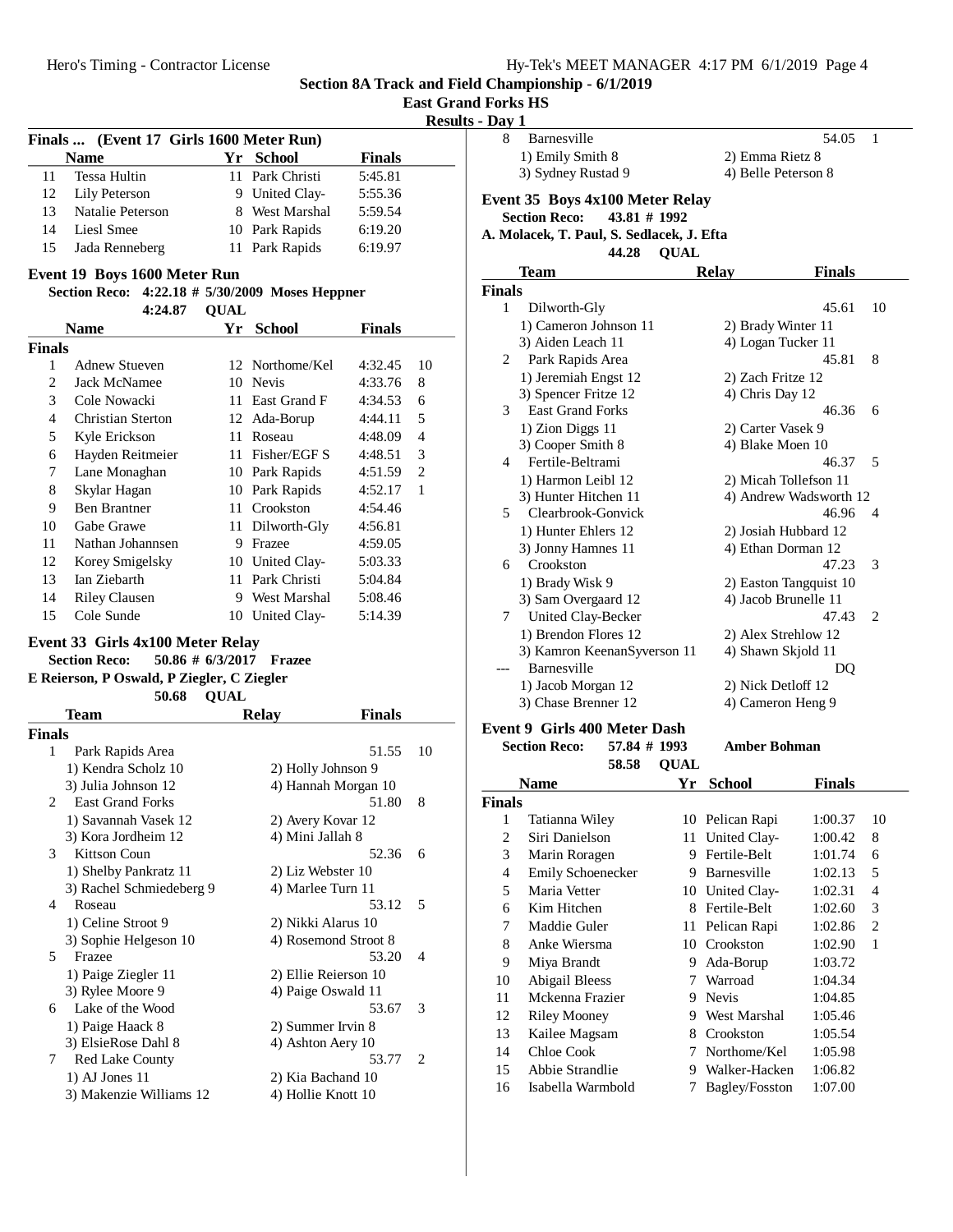**East Grand Forks HS**

**Results - Day 1** 

|               | Event 11 Boys 400 Meter Dash |              |             |                     |               |                |
|---------------|------------------------------|--------------|-------------|---------------------|---------------|----------------|
|               | <b>Section Reco:</b>         | 49.57 # 1993 |             | <b>Frank Schaap</b> |               |                |
|               |                              | 50.47        | <b>QUAL</b> |                     |               |                |
|               | <b>Name</b>                  |              | Yr          | <b>School</b>       | <b>Finals</b> |                |
| <b>Finals</b> |                              |              |             |                     |               |                |
| 1             | Joshua Finseth               |              | 9           | Dilworth-Gly        | 51.32         | 10             |
| 2             | Marcus Crayton               |              | 11          | Fisher/EGF S        | 51.46         | 8              |
| 3             | Jacob Vetter                 |              |             | 12 United Clay-     | 52.17         | 6              |
| 4             | <b>Dylan Taves</b>           |              | 12          | Dilworth-Gly        | 52.56         | 5              |
| 5             | William Snobl                |              | 12          | Bagley/Fosston      | 52.92         | $\overline{4}$ |
| 6             | <b>Jory Vasek</b>            |              | 10          | Fisher/EGF S        | 53.16         | 3              |
| 7             | <b>Blake Bergeson</b>        |              | 12          | TrekNorth           | 53.90         | $\overline{c}$ |
| 8             | <b>Ricky Thompson</b>        |              | 10          | East Grand F        | 53.97         | 1              |
| 9             | Sebastian Centeno            |              | 9           | Pelican Rapi        | 55.08         |                |
| 10            | Clay Nelson                  |              | 10          | Walker-Hacken       | 55.12         |                |
| 11            | Isaiah Dryburgh              |              | 11          | Bagley/Fosston      | 55.33         |                |
| 12            | Kolby Brandt                 |              | 11          | Park Rapids         | 55.58         |                |
| 13            | Luke Tangen                  |              | 12          | Roseau              | 55.73         |                |
| 14            | Coleton Borah                |              | 11          | Frazee              | 55.78         |                |
| 15            | Alec Gulseth                 |              | 11          | Dilworth-Gly        | 56.08         |                |
| 16            | <b>Zion Diggs</b>            |              | 11          | East Grand F        | 56.50         |                |

### **Event 29 Girls 300 Meter Hurdles**

|               | <b>Section Reco:</b>   | 43.14 # 1987 |             | Liesa Brateng       |               |    |
|---------------|------------------------|--------------|-------------|---------------------|---------------|----|
|               |                        | 46.64        | <b>QUAL</b> |                     |               |    |
|               | <b>Name</b>            |              | Yr          | <b>School</b>       | <b>Finals</b> |    |
| <b>Finals</b> |                        |              |             |                     |               |    |
| 1             | Emma Borowicz          |              | 10          | Crookston           | 47.26         | 10 |
| 2             | Andrea Dudley          |              | 12          | Nevis               | 47.32         | 8  |
| 3             | Kendra Scholz          |              | 10          | Park Rapids         | 48.68         | 6  |
| 4             | Jaryn Johannsen        |              | 11          | Frazee              | 49.16         | 5  |
| 5             | Breanna Kressin        |              | 9           | Crookston           | 49.76         | 4  |
| 6             | Jackielynn Taflin      |              | 11          | Clearbrook-G        | 49.77         | 3  |
| 7             | <b>Shelby Pankratz</b> |              | 11          | Kittson Coun        | 50.03         | 2  |
| 8             | Kylli Anderson         |              | 11          | Bagley/Fosston      | 51.00         | 1  |
| 9             | Mackenzie Thornton     |              | 12          | Pelican Rapi        | 51.03         |    |
| 10            | Annie Waale            |              | 10          | Dilworth-Gly        | 51.23         |    |
| 11            | Tori Stephenson        |              | 9           | Pelican Rapi        | 51.30         |    |
| 12            | Claire Meyer           |              | 12          | Barnesville         | 51.72         |    |
| 13            | Mathea Jablonsky       |              | 9           | Barnesville         | 52.44         |    |
| 14            | Avianna Heppner        |              | 9           | Warroad             | 52.71         |    |
| 15            | <b>Ouinn Hunter</b>    |              | 9           | Park Rapids         | 53.78         |    |
| 16            | Marissa Schiebe        |              | 9           | <b>Red Lake Cou</b> | 54.12         |    |
|               |                        |              |             |                     |               |    |

#### **Event 31 Boys 300 Meter Hurdles Section Reco:** 39.14 # 1992 Tony Paul

|               | əecuon ineco.    | JY.I4 # 1994 |             | топу гаш         |               |    |
|---------------|------------------|--------------|-------------|------------------|---------------|----|
|               |                  | 40.41        | <b>OUAL</b> |                  |               |    |
|               | <b>Name</b>      |              |             | Yr School        | <b>Finals</b> |    |
| <b>Finals</b> |                  |              |             |                  |               |    |
|               | Josiah Hubbard   |              |             | 12 Clearbrook-G  | 40.60         | 10 |
| 2             | Isaac Durand     |              |             | 12 West Marshal  | 41.08         | 8  |
| 3             | Hunter Magnusson |              |             | 12 United Clay-  | 41.11         | 6  |
| 4             | Joby Geifer      |              |             | 12 Frazee        | 41.57         | 5  |
| 5             | Kenner Bell      |              |             | 12 Walker-Hacken | 41.79         | 4  |
| 6             | Max Crist        |              |             | 11 Park Rapids   | 43.61         | 3  |
|               |                  |              |             |                  |               |    |

| — <b>…</b> , |                    |                 |            |  |
|--------------|--------------------|-----------------|------------|--|
|              | Marcus Paradis     | 11 Red Lake Cou | 44.17<br>2 |  |
| 8            | Kyle Erickson      | 11 Roseau       | 44.20<br>1 |  |
| 9            | Peyton Schwehr     | 12 Dilworth-Gly | 44.69      |  |
| 10           | Noah Fiedler       | 11 Rothsay      | 44.82      |  |
| 11           | Isaac Janssen      | 11 Park Christi | 44.86      |  |
| 12           | Cooper Smith       | 8 East Grand F  | 45.12      |  |
| 13           | Tanner Schwehr     | 10 Dilworth-Gly | 45.18      |  |
| 14           | Tommy Thach        | 10 Pelican Rapi | 45.72      |  |
| 15           | <b>Jeff Haas</b>   | 11 Park Rapids  | 45.84      |  |
| 16           | <b>Keaton Ring</b> | 11 Dilworth-Gly | 48.35      |  |
|              |                    |                 |            |  |

# **Event 13 Girls 800 Meter Run**

**Section Reco:** 2:13.40 # 2001 **Ada Anderson** 

|               | 2:20.38             | <b>OUAL</b> |                |               |                |
|---------------|---------------------|-------------|----------------|---------------|----------------|
|               | Name                | Yr          | <b>School</b>  | <b>Finals</b> |                |
| <b>Finals</b> |                     |             |                |               |                |
| 1             | Eliana Bleess       | 10          | Warroad        | 2:20.71       | 10             |
| 2             | <b>Faith Rustad</b> | 9           | United Clay-   | 2:20.78       | 8              |
| 3             | Lindsey Rotz        | 7           | Barnesville    | 2:21.05       | 6              |
| 4             | Abby Syverson       | 11          | Pelican Rapi   | 2:22.99       | 5              |
| 5             | Chloe Paulson       | 10          | Pelican Rapi   | 2:27.02       | 4              |
| 6             | Jessica Remer       | 12          | Fisher/EGF S   | 2:27.88       | 3              |
| 7             | McKenna Langerud    | 12          | East Grand F   | 2:29.90       | $\overline{c}$ |
| 8             | Olivia Goulet       | 9           | Warroad        | 2:29.91       | 1              |
| 9             | Thea Oman           | 12          | Crookston      | 2:31.57       |                |
| 10            | Kassidy Allard      | 10          | East Grand F   | 2:31.79       |                |
| 11            | Tessa Manecke       | 7           | Bagley/Fosston | 2:34.64       |                |
| 12            | Megan Danielson     | 12          | Frazee         | 2:35.10       |                |
| 13            | Addison Lindow      | 8           | <b>Nevis</b>   | 2:37.63       |                |
| 14            | Evie Dryburgh       | 8           | Bagley/Fosston | 2:40.53       |                |
| 15            | Maria Vetter        | 10          | United Clay-   | 2:44.03       |                |
| 16            | Jenni Lavin         | 10          | Clearbrook-G   | 2:45.87       |                |

# **Event 15 Boys 800 Meter Run**

# **Section Reco:** 1:56.78 # 5/30/2009 Moses Heppner

**1:59.61 OUAL** 

|        | Name                 | Yr | <b>School</b>          | <b>Finals</b> |                |
|--------|----------------------|----|------------------------|---------------|----------------|
| Finals |                      |    |                        |               |                |
| 1      | Roni Tirkkonen       |    | 12 Bagley/Fosston      | 1:59.62       | 10             |
| 2      | Seth Breitweser      |    | 12 Park Rapids         | 2:00.65       | 8              |
| 3      | David Johnston       | 11 | Pelican Rapi           | 2:04.24       | 6              |
| 4      | Jaden Lubarski       |    | 12 Crookston           | 2:05.12       | 5              |
| 5      | <b>Adnew Stueven</b> |    | 12 Northome/Kel        | 2:05.50       | 4              |
| 6      | Mason Kerr           | 9  | Dilworth-Gly           | 2:07.82       | 3              |
| 7      | Jace Thompson        | 11 | Ada-Borup              | 2:08.13       | $\overline{2}$ |
| 8      | Alex Beck            | 10 | Frazee                 | 2:08.82       | 1              |
| 9      | Colby Erickson       | 10 | Frazee                 | 2:09.40       |                |
| 10     | Jack McQuown         | 9  | Clearbrook-G           | 2:11.77       |                |
| 11     | William Bly          | 12 | Mahnomen/Waubi 2:12.67 |               |                |
| 12     | David Nelson         | 10 | Roseau                 | 2:12.84       |                |
| 13     | Jonathan Krueger     | 9  | East Grand F           | 2:12.87       |                |
| 14     | Habram Martinez      |    | 12 Pelican Rapi        | 2:13.02       |                |
| 15     | <b>Trey Nichols</b>  | 10 | <b>BGMR</b>            | 2:15.06       |                |
| 16     | Kaleb Stearns        | 9  | Park Rapids            | 2:16.73       |                |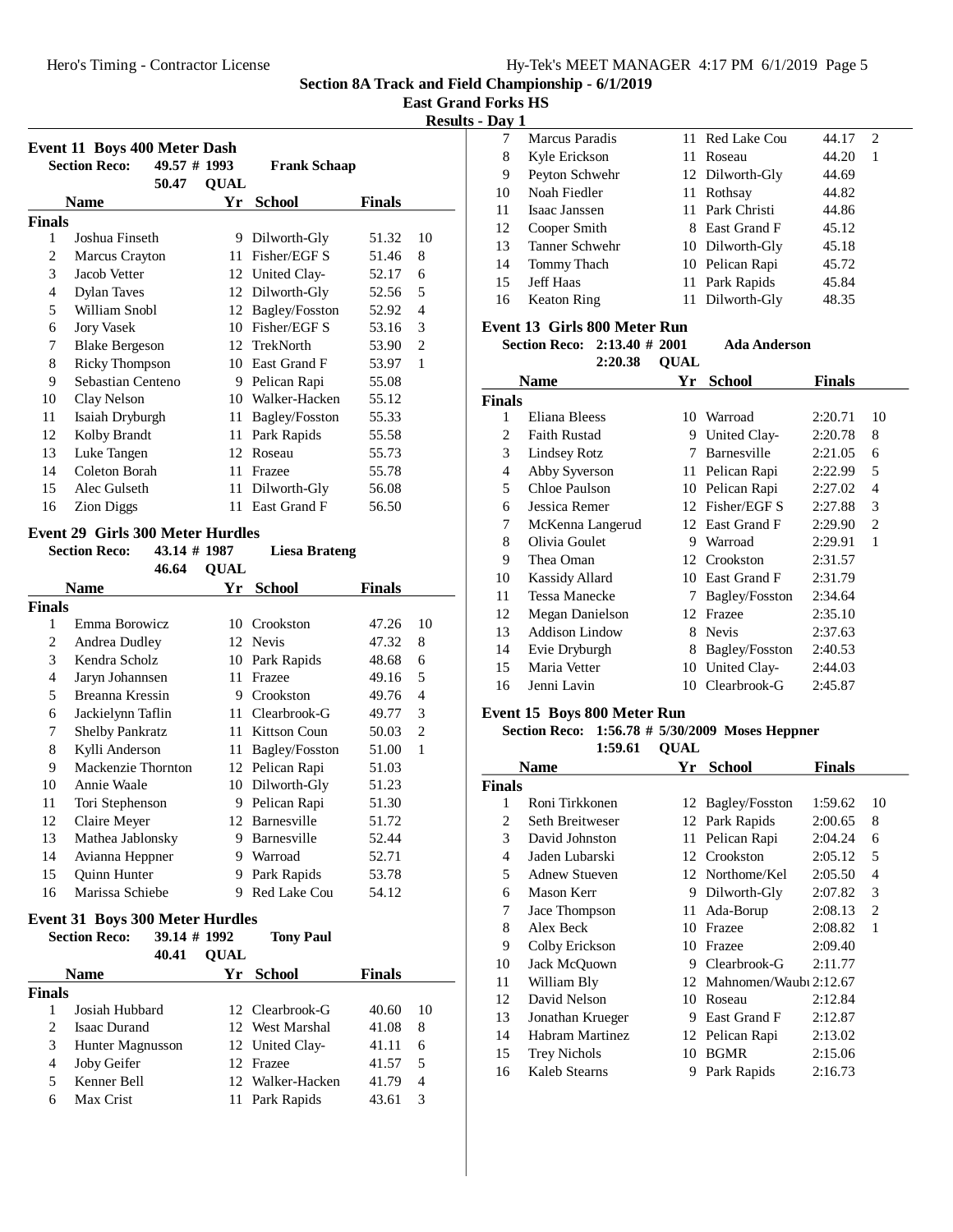2 Sakariye Ismail<br>2 East Grand F 10:19.62 8 3 Grady Larsen 11 Frazee 10:26.49 6 4 Christian Sterton 12 Ada-Borup 10:30.25 5 5 Christian Carlson 10 Frazee 10:31.14 4 6 Cade Dawson 11 Dilworth-Gly  $10:33.44 \quad 3$ 7 Evan Pohl 8 Nevis 10:42.75 2 8 Darryl Etter 9 Park Rapids 10:42.76 1 9 Isaac Dykstra 11 Lake of the Wood 10:44.61 10 Hayden Reitmeier 11 Fisher/EGF S 10:49.46 11 Gabe Grawe 11 Dilworth-Gly 10:51.39 12 Keegan Moses 11 Park Rapids 10:58.73 13 O'Connor Sean 10 Roseau 11:01.58 14 Sam Warne 9 Park Rapids 11:11.11 15 Chandler Gray 9 Dilworth-Gly 11:17.54 16 Michael Gunn 11 Nevis 11:20.95

**Section 8A Track and Field Championship - 6/1/2019**

**East Grand Forks HS**

**Pay 1**<br>2 Sakariye Ismail

|                |                                                                |             |                          |               | Results        |
|----------------|----------------------------------------------------------------|-------------|--------------------------|---------------|----------------|
|                | <b>Event 5 Girls 200 Meter Dash</b>                            |             |                          |               |                |
|                | <b>Section Reco:</b><br>25.00 # 1987                           |             | <b>Liesa Brateng</b>     |               |                |
|                | 26.06                                                          | <b>OUAL</b> |                          |               |                |
|                | <b>Name</b>                                                    |             | Yr School                | <b>Finals</b> |                |
| <b>Finals</b>  |                                                                |             |                          |               |                |
| 1              | Mini Jallah                                                    | 8           | East Grand F             | 25.62         | <b>QUAL</b>    |
| 2              | Karley Motschenbacher                                          | 11          | Park Christi             | 25.65         | <b>QUAL</b>    |
| 3              | Sophie Helgeson                                                |             | 10 Roseau                | 26.25         | 6              |
| $\overline{4}$ | Tatianna Wiley                                                 |             | 10 Pelican Rapi          | 26.82         | 5              |
| 5              | Hannah Morgan                                                  |             | 10 Park Rapids           | 26.93         | $\overline{4}$ |
| 6              | Chloe McLean                                                   |             | 9 Bagley/Fosston         | 26.93         | 3              |
| 7              | Madeleine Bleess                                               |             | 12 Warroad               | 27.49         | $\overline{c}$ |
| 8              | Liz Webster                                                    |             | 10 Kittson Coun          | 27.64         | $\mathbf{1}$   |
|                | Event 7 Boys 200 Meter Dash                                    |             |                          |               |                |
|                | <b>Section Reco:</b><br>$22.30$ # 1983                         |             | <b>Nathan Cooper</b>     |               |                |
|                | 22.72                                                          | <b>QUAL</b> |                          |               |                |
|                | <b>Name</b>                                                    |             | Yr School                | <b>Finals</b> |                |
| <b>Finals</b>  |                                                                |             |                          |               |                |
| 1              | Justin Wang                                                    |             | 10 Dilworth-Gly          | 22.98         | 10             |
| 2              | Noah Kiel                                                      |             | 10 Crookston             | 23.14         | 8              |
| 3              | <b>Blake Moen</b>                                              |             | 10 East Grand F          | 23.15         | 6              |
| 4              | Cole Nelson                                                    |             | 12 Walker-Hacken         | 23.63         | 5              |
| 5              | Marcus Crayton                                                 |             | 11 Fisher/EGF S          | 23.81         | $\overline{4}$ |
| 6              | Caleb Wutzke                                                   |             | 12 Frazee                | 23.81         | 3              |
| 7              | Tyler Sea                                                      |             | 12 Walker-Hacken         | 24.01         | 2              |
| 8              | Jacob Morgan                                                   |             | 12 Barnesville           | 24.23         | $\mathbf{1}$   |
|                |                                                                |             |                          |               |                |
|                | Event 21 Girls 3200 Meter Run<br>Section Reco: 11:34.47 # 1991 |             | <b>Jennifer Diedrich</b> |               |                |
|                |                                                                |             |                          |               |                |
|                | 11:23.26                                                       | <b>QUAL</b> |                          |               |                |
|                | <b>Name</b>                                                    | Yr          | <b>School</b>            | <b>Finals</b> |                |
| <b>Finals</b>  |                                                                |             |                          |               |                |
| 1              | Jade Rypkema                                                   | 8           | <b>Nevis</b>             | 11:50.34      | 10             |
| $\overline{c}$ | Zoey Mills                                                     | 11          | Northome/Kel             | 12:01.49      | 8              |
| 3              | Lily Peterson                                                  |             | 9 United Clay-           | 12:15.52      | 6              |
| $\overline{4}$ | Lydia Floden                                                   | 8           | East Grand F             | 12:33.86      | 5              |
| 5              | <b>Taytum Nelson</b>                                           | 8           | United Clay-             | 12:44.78      | 4              |

6 Amelia Landsverk 12 Bagley/Fosston 12:47.93 3 7 Claire McGlynn 8 West Marshal 12:58.99 2 8 Brooke Olson 9 BGMR 13:14.56 1 9 Sidney Ahles 10 Barnesville 13:15.55 10 Lelia Johnson 7 Roseau 13:17.28 11 Julia Harmon 8 Park Rapids 13:18.13 12 Ouincie Floden 10 East Grand F 13:19.05 13 Natalie Peterson 8 West Marshal 13:25.13 14 Hadley Pearson 7 Barnesville 13:52.29 15 Braylee Riewer 9 Frazee 14:00.37

**Event 23 Boys 3200 Meter Run**

**Finals**

**Section Reco:** 9:31.50 # 1987 **Troy Larson** 9:43.50 OUAL

**Name Yr School Finals**

1 Tyson Mahar 10 East Grand F 9:54.84 10

**Event 41 Girls 4x400 Meter Relay Section Reco: 4:01.09 # 2001**

#### **B. Lisell, S. Olson, H. Evans, A. Anderson** 4:04.57 QUAL

**Team Relay Finals Finals** 1 Pelican Rapids 4:05.21 10 1) Maddie Guler 11 2) Anna Stephenson 10 3) Abby Syverson 11 4) Chloe Paulson 10 2 United Clay-Becker 4:07.79 8<br>2) McKenzie Koenig 11 2) McKenzie Koenig 11 3) Maria Vetter 10 4) Faith Rustad 9 3 Barnesville 4:14.52 6 1) Emily Schoenecker 9 2) Samantha Passa 10 3) Jordan Tschumperlin 10 4) Lindsey Rotz 7 4 Park Rapids Area 4:14.53 5 1) Natalia Lopez 8 2) Paige Johnson 11 3) Morgan Koppelman 8 4) Holly Johnson 9 5 Crookston 4:16.34 4 1) Kailee Magsam 8 2) Anke Wiersma 10 3) Rachel Hefta 12 4) Emma Borowicz 10 6 Dilworth-Gly 4:20.02 3 1) Katherine Finseth 12 2) Arianna Gerdon 12 3) Gabbee Tucker 8 4) Raegan Dawson 9 7 Warroad 4:23.70 2 1) Abigail Bleess 7 2) Olivia Goulet 9 3) Aura Moyer 7 4) Eliana Bleess 10 8 Nevis 4:30.78 1 1) Mckenna Frazier 9 2) Addison Lindow 8 3) Marley Mitchell 7 4) Andrea Dudley 12

#### **Event 43 Boys 4x400 Meter Relay Section Reco: 3:28.43 # 1996**

**D. Larson, N. Thelen, J. Klotz, M. Jacobson**

|                     | 3:27.71 OUAL      |              |
|---------------------|-------------------|--------------|
| <b>Team</b>         | <b>Relay</b>      | Finals       |
| <b>Finals</b>       |                   |              |
| Dilworth-Gly        |                   | $3:30.77$ 10 |
| 1) Alec Gulseth 11  | 2) Dylan Taves 12 |              |
| 3) Joshua Finseth 9 | 4) Justin Wang 10 |              |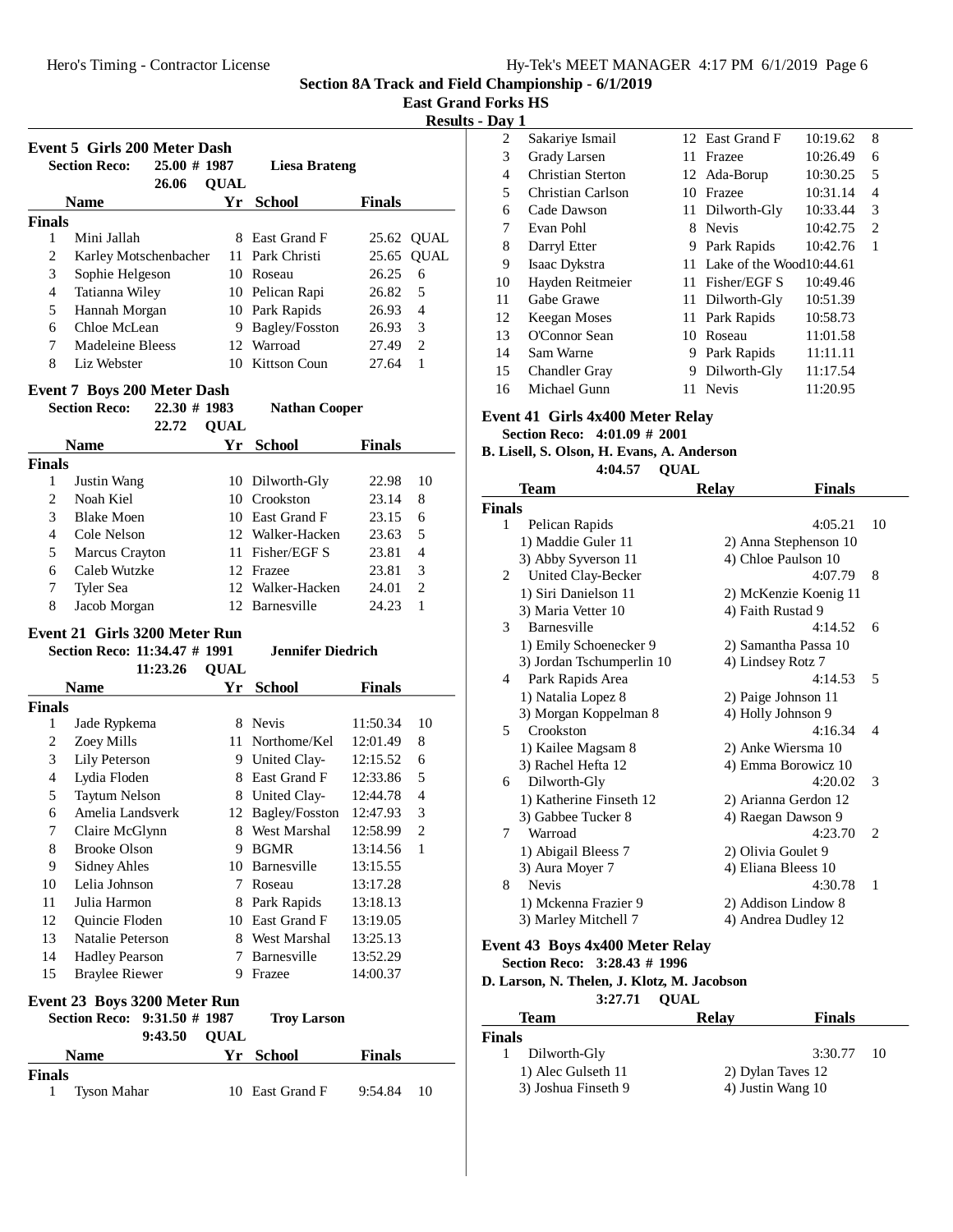# **East Grand Forks HS**

## **Results - Day 1**

| Finals  (Event 43 Boys 4x400 Meter Relay) |                         |                         |               |                             |  |  |
|-------------------------------------------|-------------------------|-------------------------|---------------|-----------------------------|--|--|
|                                           | Team                    | <b>Relay</b>            | <b>Finals</b> |                             |  |  |
| 2                                         | United Clay-Becker      |                         | 3:35.20       | 8                           |  |  |
|                                           | 1) Hunter Magnusson 12  | 2) Nick Donovan 12      |               |                             |  |  |
|                                           | 3) Bailey Johnson 12    | 4) Jacob Vetter 12      |               |                             |  |  |
| 3                                         | Roseau                  |                         | 3:36.08       | 6                           |  |  |
|                                           | 1) Ben Olson 10         | 2) Jed Dunham 10        |               |                             |  |  |
|                                           | 3) Jeremiah Bender 10   | 4) Luke Tangen 12       |               |                             |  |  |
| 4                                         | Bagley/Fosston          |                         | 3:37.02       | 5                           |  |  |
|                                           | 1) Isaac Dryburgh 12    | 2) Roni Tirkkonen 12    |               |                             |  |  |
|                                           | 3) Isaiah Dryburgh 11   | 4) William Snobl 12     |               |                             |  |  |
| 5                                         | Park Rapids Area        |                         | 3:37.15       | $\overline{4}$              |  |  |
|                                           | 1) Seth Breitweser 12   | 2) Zach Fritze 12       |               |                             |  |  |
|                                           | 3) Chris Day 12         | 4) Brian Karkinen 11    |               |                             |  |  |
| 6                                         | Ada-Borup               |                         | 3:39.07       | 3                           |  |  |
|                                           | 1) Jace Thompson 11     | 2) Brady Borgen 11      |               |                             |  |  |
|                                           | 3) Verdis Barber 11     | 4) Christian Sterton 12 |               |                             |  |  |
| 7                                         | Frazee                  |                         | 3:41.76       | $\mathcal{D}_{\mathcal{L}}$ |  |  |
|                                           | 1) Christian Petron 10  | 2) Dylan Selly 9        |               |                             |  |  |
|                                           | 3) Coleton Borah 11     | 4) Caleb Wutzke 12      |               |                             |  |  |
| 8                                         | <b>East Grand Forks</b> |                         | 3:45.69       | 1                           |  |  |
|                                           | 1) Ricky Thompson 10    | 2) Cooper Smith 8       |               |                             |  |  |
|                                           | 3) Sam Schumacher 8     | 4) Cole Nowacki 11      |               |                             |  |  |
|                                           |                         |                         |               |                             |  |  |

# **Event 49 Girls High Jump**

### **Section Reco:** 5-08 # 5/31/2008 Toni Tollefson  $\mathbf{UAL}$

| <b>Name</b>                                                                                                           |                       | Yr | <b>School</b>         | Finals      |             |  |
|-----------------------------------------------------------------------------------------------------------------------|-----------------------|----|-----------------------|-------------|-------------|--|
| Finals                                                                                                                |                       |    |                       |             |             |  |
| 1                                                                                                                     | Rylie Bjerklie        | 11 | Roseau                | 5-02.00     | <b>QUAL</b> |  |
| $\overline{2}$                                                                                                        | Madi Wagendorf        | 10 | Park Christi          | 5-02.00     | <b>QUAL</b> |  |
| 3                                                                                                                     | Jordan Tschumperlin   |    | 10 Barnesville        | 5-02.00     | <b>QUAL</b> |  |
| 4                                                                                                                     | Emma Drellack         | 10 | <b>Bagley/Fosston</b> | 5-00.00     | 5           |  |
| 5                                                                                                                     | <b>Rylee Moore</b>    | 9  | Frazee                | $4 - 10.00$ | 4           |  |
| 6                                                                                                                     | <b>Belle Peterson</b> | 8  | <b>Barnesville</b>    | $4 - 10.00$ | 3           |  |
| 7                                                                                                                     | Makenzie Williams     |    | 12 Red Lake Cou       | 4-08.00     | 1.5         |  |
| 7                                                                                                                     | Paige Johnson         | 11 | Park Rapids           | 4-08.00     | 1.5         |  |
| 9                                                                                                                     | Rachel Schmiedeberg   | 9  | Kittson Coun          | 4-08.00     |             |  |
| 10                                                                                                                    | Anna Stephenson       | 10 | Pelican Rapi          | 4-08.00     |             |  |
| 11                                                                                                                    | Emma Hanson           | 9  | Warroad               | $4 - 06.00$ |             |  |
| 12                                                                                                                    | Gabby Sandman         | 11 | Park Christi          | $4 - 06.00$ |             |  |
| 13                                                                                                                    | Grace Rue             | 10 | <b>Bagley/Fosston</b> | 4-06.00     |             |  |
|                                                                                                                       | Bria Larson           | 11 | Park Christi          | NH          |             |  |
|                                                                                                                       | <b>Riley Berg</b>     | 11 | Pelican Rapi          | NH          |             |  |
|                                                                                                                       | Jessica Remer         |    | 12 Fisher/EGF S       | NH          |             |  |
|                                                                                                                       | McKenna Garrett       |    | 12 East Grand F       | NH          |             |  |
| ---                                                                                                                   | Katie Sagen           | 9  | Walker-Hacken         | NH          |             |  |
| ---                                                                                                                   | Aaliyah Johnson       | 8  | West Marshal          | <b>NH</b>   |             |  |
| ---                                                                                                                   | Sydney Lloyd          | 10 | Fisher/EGF S          | NΗ          |             |  |
| <b>Event 51 Boys High Jump</b><br>6-08.25 # 5/30/2009 Austin Dennis<br><b>Section Reco:</b><br>6-03.00<br><b>QUAL</b> |                       |    |                       |             |             |  |

|             | $0 - 03.00$ $\cup$ $\Delta L$ |                 |               |  |
|-------------|-------------------------------|-----------------|---------------|--|
| <b>Name</b> |                               | Yr School       | <b>Finals</b> |  |
| Finals      |                               |                 |               |  |
|             | Ethan Dorman                  | 12 Clearbrook-G | 6-04.25 OUAL  |  |

| ij u y | л.                      |    |                        |         |                |  |
|--------|-------------------------|----|------------------------|---------|----------------|--|
| 2      | Verdis Barber           |    | 11 Ada-Borup           | 6-01.00 | 8              |  |
| 3      | Avery Wolff             | 11 | Park Rapids            | 6-01.00 | 6              |  |
| 4      | Eli Sytsma              |    | 12 Pelican Rapi        | 5-09.00 | 5              |  |
| 5      | Kolten Schultz          | 10 | Bagley/Fosston         | 5-09.00 | 4              |  |
| 6      | Karsten Isaacson        | 10 | Crookston              | 5-09.00 | 3              |  |
| 7      | Peyton Schwehr          |    | 12 Dilworth-Gly        | 5-07.00 | $\overline{c}$ |  |
| 8      | Joby Geifer             |    | 12 Frazee              | 5-07.00 | 1              |  |
| 9      | Kael Snetsinger         | 11 | Mahnomen/Waubi 5-07.00 |         |                |  |
| 10     | Jed Dunham              | 10 | Roseau                 | 5-07.00 |                |  |
| 11     | <b>Jonathon Parsons</b> | 9  | Frazee                 | 5-05.00 |                |  |
| 11     | Jacob Ewen              | 11 | Dilworth-Gly           | 5-05.00 |                |  |
| 13     | Steele Walsh            | 9  | Roseau                 | 5-05.00 |                |  |
| 14     | Logan Youngstrand       | 9  | <b>BGMR</b>            | 5-03.00 |                |  |
| 14     | Zach McGlynn            | 10 | West Marshal           | 5-03.00 |                |  |
| 16     | Nathan Johannsen        | 9  | Frazee                 | 5-01.00 |                |  |
|        | <b>Brayden Manston</b>  | 9  | Dilworth-Gly           | NH      |                |  |

# **Event 53 Girls Pole Vault**

**Section Reco:** 11-01 # 2004 **Jennifer Hensel** 10-06.00 **QUAL** 

| Name           |                          | Yr  | <b>School</b>  | <b>Finals</b> |     |
|----------------|--------------------------|-----|----------------|---------------|-----|
| <b>Finals</b>  |                          |     |                |               |     |
| 1              | Kiersten Nelson          | 10  | Dilworth-Gly   | 10-00.00      | 10  |
| 2              | Signe Harris             | 12  | Park Christi   | $9 - 00.00$   | 8   |
| 3              | Emma Borowicz            | 10  | Crookston      | $9 - 00.00$   | 6   |
| $\overline{4}$ | Aubree Steffes           | 10. | Fertile-Belt   | 8-06.00       | 5   |
| 5              | Malia Beich              | 9   | East Grand F   | 8-06.00       | 4   |
| 6              | Paige Michalski          | 8   | West Marshal   | 8-06.00       | 3   |
| 7              | Macie Stanislawski       | 9   | East Grand F   | 8-00.00       | 1.5 |
| 7              | Alissa Lundeen           | 11  | Fertile-Belt   | 8-00.00       | 1.5 |
| 9              | Tayla Dufault            | 10  | Dilworth-Gly   | 8-00.00       |     |
| 10             | <b>Ruth Harris</b>       | 7   | Park Christi   | 7-06.00       |     |
| 10             | Savana Damar             | 10  | Park Rapids    | 7-06.00       |     |
| 10             | Gracie Arends            | 11  | Dilworth-Gly   | 7-06.00       |     |
| 13             | <b>Holly Johnson</b>     | 9   | Park Rapids    | 7-06.00       |     |
| 14             | Lauren Sekely            | 8   | Bagley/Fosston | 7-06.00       |     |
| 15             | <b>Gwendolyn Devries</b> | 8   | Walker-Hacken  | 7-00.00       |     |
| 16             | Chelsey Afshari          | 11  | East Grand F   | 7-00.00       |     |

**Event 55 Boys Pole Vault**

# Section Reco: 14-06 # 1995 Chris Chandler 13-03.00 **QUAL**

| <b>Name</b> |                          | Yr                       | <b>School</b>     | <b>Finals</b> |     |
|-------------|--------------------------|--------------------------|-------------------|---------------|-----|
|             | <b>Finals</b>            |                          |                   |               |     |
| 1           | Weston Bring             | 12.                      | <b>BGMR</b>       | 12-03.00      | 10  |
| 2           | <b>Spencer Fritze</b>    |                          | 12 Park Rapids    | 12-03.00      | 8   |
| 3           | Jensen Rice              |                          | 12 Walker-Hacken  | $11-09.00$    | 6   |
| 4           | Nate Afshari             | 9.                       | East Grand F      | $11-03.00$    | 4.5 |
| 4           | Ryan Pederson            |                          | 12 West Marshal   | $11-03.00$    | 4.5 |
| 6           | <b>Zackary Stevenson</b> | 10.                      | Walker-Hacken     | $11-03.00$    | 3   |
| 7           | Gavin Gullikson          |                          | 9 West Marshal    | $10-09.00$    | 1.5 |
| 7           | Jeremiah Engst           |                          | 12 Park Rapids    | $10-09.00$    | 1.5 |
| 9           | William Snobl            |                          | 12 Bagley/Fosston | 10-09.00      |     |
| 9           | Andrew Wadsworth         |                          | 12 Fertile-Belt   | 10-09.00      |     |
| 11          | Nate Rehder              |                          | 12 Barnesville    | 10-09.00      |     |
| 12          | Kaden Hiemenz            | $\mathbf{I}(\mathbf{I})$ | Frazee            | 10-09.00      |     |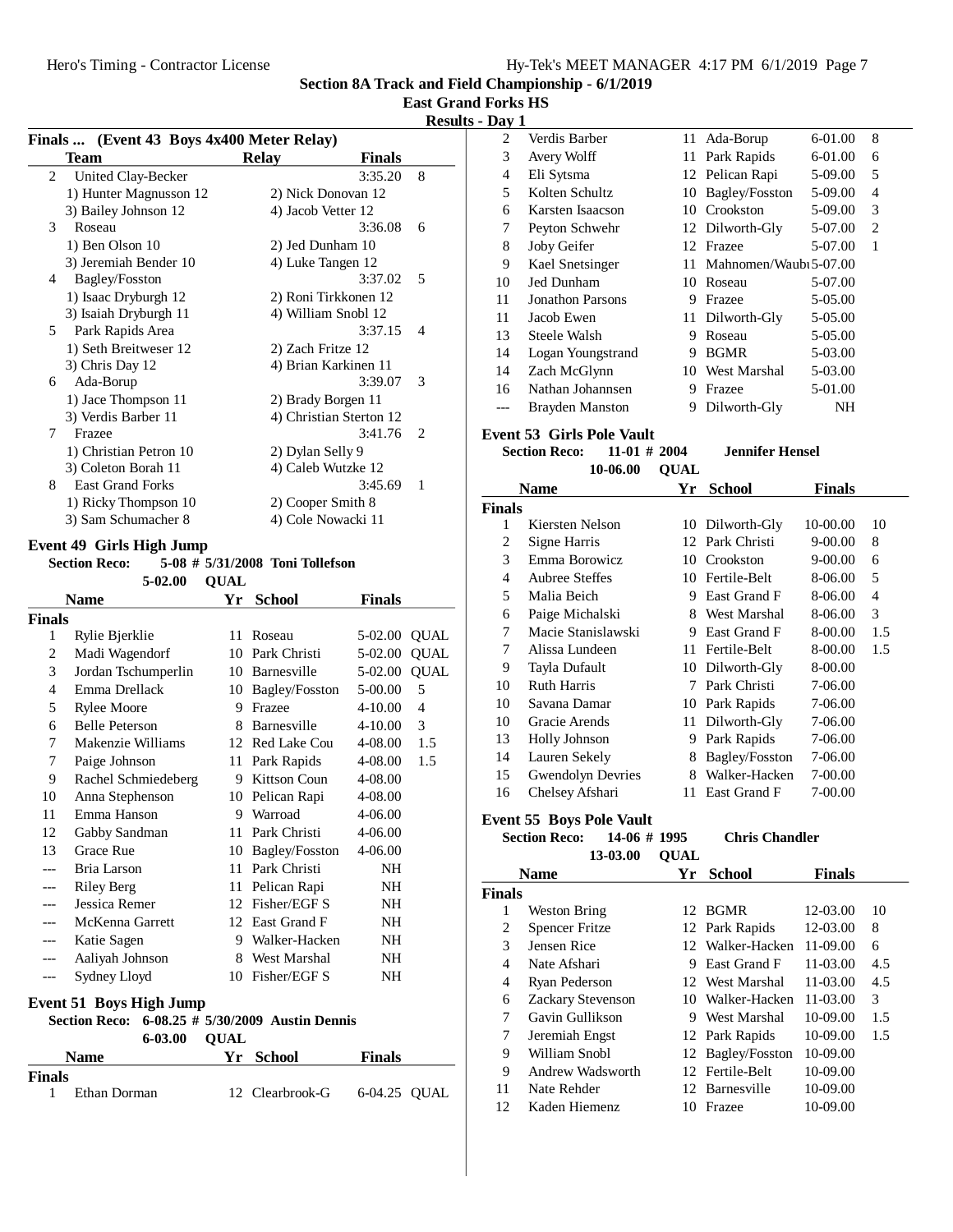|  | Hy-Tek's MEET MANAGER 4:17 PM 6/1/2019 Page 8 |  |  |
|--|-----------------------------------------------|--|--|
|  |                                               |  |  |

**Section 8A Track and Field Championship - 6/1/2019 East Grand Forks HS**

|                  |                                                                                       |             |                               |               |                | <b>Results - Day 1</b> |
|------------------|---------------------------------------------------------------------------------------|-------------|-------------------------------|---------------|----------------|------------------------|
|                  | Finals  (Event 55 Boys Pole Vault)                                                    |             |                               |               |                | 2                      |
|                  | <b>Name</b>                                                                           |             | Yr School                     | <b>Finals</b> |                | 3                      |
| 13               | Zane Brosowske                                                                        |             | 12 Pelican Rapi               | 10-03.00      |                | $\overline{4}$         |
| 14               | Ben Edeen                                                                             |             | 11 Dilworth-Gly               | 10-03.00      |                | 5                      |
| 15               | Zach McGlynn                                                                          |             | 10 West Marshal               | 9-09.00       |                | 6                      |
| 16               | Gavin Fischer                                                                         |             | 8 Park Rapids                 | 9-09.00       |                | 7                      |
|                  |                                                                                       |             |                               |               |                | 8                      |
|                  | <b>Event 57 Girls Long Jump</b><br>Section Reco: 18-03.25 # 5/30/2009 Analisa Huschle |             |                               |               |                | 9                      |
|                  | 16-11.00                                                                              | <b>QUAL</b> |                               |               |                | 10                     |
|                  | <b>Name</b>                                                                           |             | Yr School                     | <b>Finals</b> |                | 11                     |
| <b>Finals</b>    |                                                                                       |             |                               |               |                | 12                     |
| 1                | Karley Motschenbacher                                                                 |             | 11 Park Christi               | 17-09.75      | <b>QUAL</b>    | 13                     |
| $\boldsymbol{2}$ | Abigail McGlynn                                                                       |             | 12 West Marshal               | 17-00.00      | <b>QUAL</b>    | 14                     |
| 3                | Hannah Morgan                                                                         |             | 10 Park Rapids                | 16-06.50      | 6              | ---                    |
| $\overline{4}$   | Katherine Finseth                                                                     |             | 12 Dilworth-Gly               | 16-05.00      | 5              | ---                    |
| 5                | Macie Stanislawski                                                                    |             | 9 East Grand F                | 16-04.75      | $\overline{4}$ | <b>Event</b>           |
| 6                | <b>Emily Schoenecker</b>                                                              |             | 9 Barnesville                 | 16-01.50      | 3              | Sect                   |
| 7                | <b>Emily Smith</b>                                                                    |             | 8 Barnesville                 | 15-00.75      | $\overline{2}$ |                        |
| $\,$ 8 $\,$      | <b>Shelby Pankratz</b>                                                                |             | 11 Kittson Coun               | 15-00.00      | $\mathbf{1}$   | N                      |
| 9                | Claire Meyer                                                                          |             | 12 Barnesville                | 14-09.75 NWI  |                | <b>Finals</b>          |
| 10               | Avery Horken                                                                          |             | 8 Fisher/EGF S                | 14-04.50 NWI  |                | 1                      |
| 11               | Jill Borowicz                                                                         |             | 12 West Marshal               | 14-02.75 NWI  |                | $\overline{c}$         |
| 12               | Lindsey Borgen                                                                        |             | 9 Ada-Borup                   | 14-00.50 NWI  |                | 3                      |
| 13               | <b>Taylor Nordin</b>                                                                  |             | 10 Walker-Hacken 13-09.25 NWI |               |                | $\overline{4}$         |
| 14               | Kylli Anderson                                                                        | 11          | Bagley/Fosston                | 13-02.75 NWI  |                | 5                      |
| 15               | Paige Hildebrandt                                                                     |             | 10 Northome/Kel               | 13-02.50 NWI  |                | 6                      |
|                  |                                                                                       |             |                               |               |                | 7                      |
|                  | <b>Event 59 Boys Long Jump</b>                                                        |             |                               |               |                | 8                      |
|                  | $22-02$ # 1999<br><b>Section Reco:</b>                                                |             | <b>Adam Stratton</b>          |               |                | 9                      |
|                  | 21-08.00                                                                              | <b>QUAL</b> |                               |               |                | 10                     |
|                  | <b>Name</b>                                                                           |             | Yr School                     | <b>Finals</b> |                | 11                     |
| <b>Finals</b>    |                                                                                       |             |                               |               |                | 12                     |
| 1                | Joshua Finseth                                                                        |             | 9 Dilworth-Gly                | 20-11.00      | 10             | 13                     |
| $\overline{c}$   | Luke Dewulf                                                                           |             | 11 Nevis                      | 20-07.50      | 8              | 14                     |
| 3                | <b>Isaac Durand</b>                                                                   |             | 12 West Marshal               | 20-06.00      | 6              | 15                     |
| $\overline{4}$   | Verdis Barber                                                                         | 11          | Ada-Borup                     | 20-02.50      | 5              | ---                    |
| 5                | Eli Sytsma                                                                            |             | 12 Pelican Rapi               | 19-09.50      | $\overline{4}$ |                        |
| 6                | <b>Brady Borgen</b>                                                                   | 11          | Ada-Borup                     | 19-09.25      | 3              | Event                  |
| 7                | Cole Fleisher                                                                         |             | 11 Frazee                     | 19-08.00      | $\sqrt{2}$     | Sect                   |
| $\,8\,$          | Hunter Ehlers                                                                         |             | 12 Clearbrook-G               | 19-04.00      | $\mathbf{1}$   |                        |
| 9                | Jeremiah Bender                                                                       |             | 10 Roseau                     | 19-01.00      | 1.5            | Ŋ                      |
| 10               | Justin Wang                                                                           |             | 10 Dilworth-Gly               | 19-00.50 0.9  |                | <b>Finals</b>          |
| 11               | Shawn Skjold                                                                          |             | 11 United Clay-               | 18-11.75      | 1.4            | $\mathbf{1}$           |
| 12               | Kenner Bell                                                                           |             | 12 Walker-Hacken              | 18-11.00      | 0.4            | $\overline{c}$         |
| 13               | Colten Pagnac                                                                         |             | 9 West Marshal                | 18-08.00      | 1.7            | 3                      |
| 14               | Jonah Steffl                                                                          | 11          | Mahnomen/Waubl 8-05.00        |               | 2.1            | 4                      |
| 15               | <b>Weston Bring</b>                                                                   |             | 12 BGMR                       | 18-00.00 2.3  |                | 5                      |
| 16               | Avery Wolff                                                                           |             | 11 Park Rapids                | 17-10.00 2.5  |                | 6                      |

# **Event 61 Girls Triple Jump**

## **Section Reco: 38-06.25 #**  $\frac{1}{5}$ **/30/2009** Analisa Huschle **QUAL36-02.00**

| <b>Name</b>                      | Yr School                | <b>Finals</b> |    |  |
|----------------------------------|--------------------------|---------------|----|--|
| <b>Finals</b><br>Abigail McGlynn | 12 West Marshal 35-06.25 |               | 10 |  |

| - -- J |                       |     |                 |              |                |
|--------|-----------------------|-----|-----------------|--------------|----------------|
| 2      | Samantha Passa        |     | 10 Barnesville  | 35-01.00     | 8              |
| 3      | Andrea Dudley         |     | 12 Nevis        | 34-01.75     | 6              |
| 4      | Jordan Tschumperlin   |     | 10 Barnesville  | 33-09.00     | 5              |
| 5      | <b>Rylee Moore</b>    | 9   | Frazee          | 32-11.25     | $\overline{4}$ |
| 6      | <b>Emily Pederson</b> |     | 10 West Marshal | 32-05.25     | 3              |
| 7      | Hayden Winjum         | 9   | Crookston       | 32-04.50     | 2              |
| 8      | Avery Kovar           |     | 12 East Grand F | 32-01.75     | $\mathbf{1}$   |
| 9      | Avery Horken          | 8.  | Fisher/EGF S    | 31-02.25 NWI |                |
| 10     | Riley Pike            |     | 8 Park Rapids   | 30-04.00 NWI |                |
| 11     | Maddi Mitzel          |     | 11 Fisher/EGF S | 30-03.75 NWI |                |
| 12     | Abbie Strandlie       | 9   | Walker-Hacken   | 30-03.50 NWI |                |
| 13     | Claire Meyer          |     | 12 Barnesville  | 30-03.25 NWI |                |
| 14     | Makenzie Williams     |     | 12 Red Lake Cou | 29-05.50 NWI |                |
|        | Jaryn Johannsen       | 11. | Frazee          | <b>FOUL</b>  |                |
|        | Olivia Davis          | 8   | Park Rapids     | <b>FOUL</b>  |                |

# **Event 63 Boys Triple Jump**

**Section Reco: 44-05.50 # 2000** Andrew Aakre **QUAL44-01.00 Name Yr School Finals**

|               | Name                 | r r | <b>SCHOOL</b>         | r ınaıs      |                |
|---------------|----------------------|-----|-----------------------|--------------|----------------|
| <b>Finals</b> |                      |     |                       |              |                |
| 1             | Joshua Finseth       | 9   | Dilworth-Gly          | 42-02.00     | 10             |
| 2             | Eli Sytsma           |     | 12 Pelican Rapi       | 41-09.00     | 8              |
| 3             | <b>Brady Borgen</b>  | 11  | Ada-Borup             | 41-03.50     | 6              |
| 4             | Jeremiah Bender      | 10  | Roseau                | 41-00.50     | 5              |
| 5             | Albert Kargel        |     | 12 Fertile-Belt       | 40-04.00     | 4              |
| 6             | Cole Fleisher        | 11  | Frazee                | 39-09.50     | 3              |
| 7             | Kalvin Keomany       | 11  | Warroad               | 39-03.50     | $\overline{c}$ |
| 8             | <b>Adnew Stueven</b> |     | 12 Northome/Kel       | 39-02.00     | 1              |
| 9             | Jeremiah Engst       |     | 12 Park Rapids        | 38-08.00 NWI |                |
| 10            | Weston Bring         | 12  | <b>BGMR</b>           | 37-01.00 NWI |                |
| 11            | Cameron Johnson      | 11  | Dilworth-Gly          | 36-05.50 NWI |                |
| 12            | Jake Reish           |     | 12 Park Rapids        | 36-02.00     | NWI            |
| 13            | William Bly          | 12  | Mahnomen/Waub 6-01.50 |              | <b>NWI</b>     |
| 14            | Carter Rettke        | 12  | Walker-Hacken         | 35-07.00     | <b>NWI</b>     |
| 15            | Peter Vandewege      | 10  | Roseau                | 34-04.50     | NWI            |
| ---           | Marcus Paradis       | 11  | Red Lake Cou          | FOUL         |                |

#### **Event 65 Girls Discus Throw**

**Section Reco:** 147-04 # 1990 **Krista Wavra** 119-00 **QUAL** 

| <b>Name</b>   |                     | Yr  | School          | <b>Finals</b> |                |
|---------------|---------------------|-----|-----------------|---------------|----------------|
| <b>Finals</b> |                     |     |                 |               |                |
| 1             | Danae Stenzel       | 11  | Clearbrook-G    | 112-01.00     | 10             |
| 2             | <b>Faith Porter</b> |     | 12 West Marshal | $103 - 04.00$ | 8              |
| 3             | Jada Dillabough     | 12. | Crookston       | 100-11.00     | 6              |
| 4             | Leo Bring           | 9   | <b>BGMR</b>     | 99-00.00      | 5              |
| 5             | Cole Mastley        | 11  | <b>Nevis</b>    | 98-06.00      | 4              |
| 6             | Abbey Johnson       |     | 12 West Marshal | 95-08.00      | 3              |
| 7             | Monica Johnson      | 9   | Northome/Kel    | $95-02.00$    | $\overline{c}$ |
| 8             | Tessa Herman        |     | 12 Barnesville  | 91-01.00      | 1              |
| 9             | Abby Hoehne         |     | 12 Frazee       | $91 - 00.00$  |                |
| 10            | Eden Tofibam        |     | 10 Park Christi | 90-03.00      |                |
| 10            | Kristina Swendseid  |     | 12 West Marshal | 90-03.00      |                |
| 12            | Elora Passa         | 12. | Barnesville     | 88-09.00      |                |
| 13            | Adriana Torres      |     | 12 Pelican Rapi | 85-09.00      |                |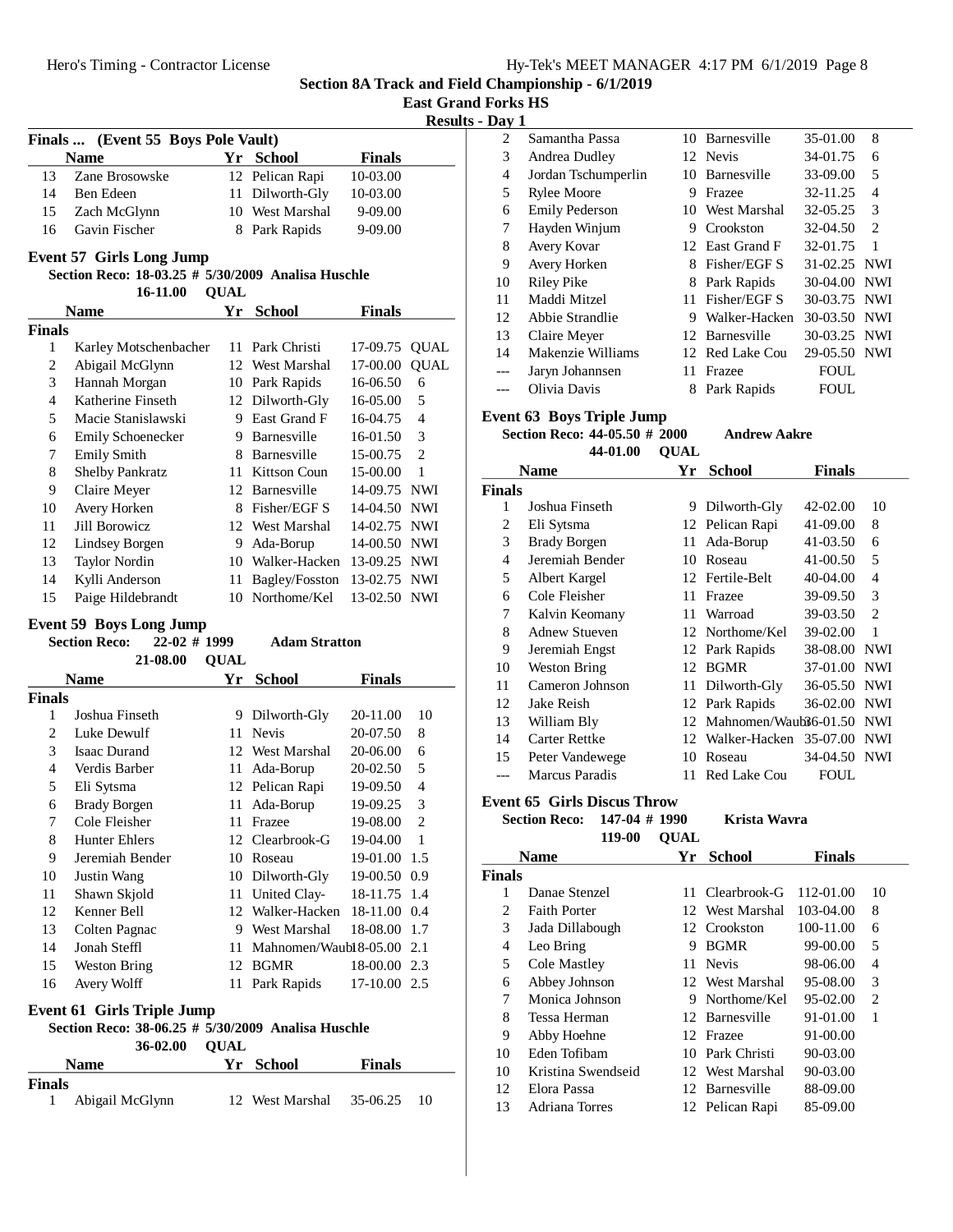|  | <b>East Grand Forks HS</b> |  |  |
|--|----------------------------|--|--|
|--|----------------------------|--|--|

# **Results - Day 1**

|               | Finals  (Event 65 Girls Discus Throw)                 |                 |             |                            |                      |                              |
|---------------|-------------------------------------------------------|-----------------|-------------|----------------------------|----------------------|------------------------------|
|               | <b>Name</b>                                           |                 |             | Yr School                  | <b>Finals</b>        |                              |
| 14            | Ella Engen                                            |                 | 9           | Clearbrook-G               | 85-07.00             |                              |
| 15            | Cora Willenbring                                      |                 | 11          | Park Rapids                | 84-02.00             |                              |
| 16            | Emma Hellerud                                         |                 | 9           | Dilworth-Gly               | 77-11.00             |                              |
|               | <b>Event 67 Boys Discus Throw</b>                     |                 |             |                            |                      |                              |
|               | <b>Section Reco:</b>                                  | $166-00$ # 2004 |             | <b>Jerry Netland</b>       |                      |                              |
|               |                                                       | 152-06          | <b>QUAL</b> |                            |                      |                              |
|               | <b>Name</b>                                           |                 | Yr          | <b>School</b>              | <b>Finals</b>        |                              |
| <b>Finals</b> |                                                       |                 |             |                            |                      |                              |
| 1             | Jacob Lindemann                                       |                 |             | 12 Roseau                  | 153-04.00            | <b>QUAL</b>                  |
| 2             | <b>Mason Miller</b>                                   |                 | 11          | Ada-Borup                  | 149-00.00            | 8                            |
| 3             | <b>Bryce Anderson</b>                                 |                 |             | 12 Dilworth-Gly            | 134-02.00            | 6                            |
| 4             | Damian Camperud                                       |                 |             | 11 Barnesville             | 134-00.00            | 5                            |
| 5             | Cameron Johnson                                       |                 |             | 11 Dilworth-Gly            | 133-05.00            | 4                            |
| 6             | <b>Brady Skeim</b>                                    |                 |             | 9 BGMR                     | 126-05.00            | 3                            |
| 7             | Payton Hill                                           |                 |             | 12 Park Rapids             | 126-03.00            | $\overline{2}$               |
| 8             | Levi Nelson                                           |                 |             | 11 Clearbrook-G            | 125-11.00            | 1                            |
| 9             | Ty Hamre                                              |                 |             | 11 Crookston               | 120-11.00            |                              |
| 10            | Jacob Davis                                           |                 |             | 11 Warroad                 | 117-02.00            |                              |
| 11            | Anthony Loken                                         |                 |             | 12 Grygla-Gatzk            | 117-00.00            |                              |
| 12            | Kole Szczepanski                                      |                 |             | 10 West Marshal            | 116-05.00            |                              |
| 13            | <b>Chase Olderbak</b>                                 |                 |             | 12 East Grand F            | 114-05.00            |                              |
| 14            | <b>Ben Strandlie</b>                                  |                 |             | 11 Walker-Hacken 106-09.00 |                      |                              |
| 15            | Matt Thompson                                         |                 |             | 11 United Clay-            | 104-02.00            |                              |
| ---           | Jacob Stewart                                         |                 |             | 12 Park Rapids             | FOUL                 |                              |
|               | <b>Event 69 Girls Shot Put</b>                        |                 |             |                            |                      |                              |
|               | Section Reco: 43-06.50 # 2000                         |                 |             | <b>Amy Netland</b>         |                      |                              |
|               |                                                       | 39-03.00        | <b>QUAL</b> |                            |                      |                              |
|               | <b>Name</b>                                           |                 | Yr          | <b>School</b>              | <b>Finals</b>        |                              |
| <b>Finals</b> |                                                       |                 |             |                            |                      |                              |
| 1             | Monica Johnson                                        |                 |             | 9 Northome/Kel             | 39-01.50             | 10                           |
| 2             | Kamree Carlson                                        |                 |             | 11 Park Rapids             | 36-07.25             | 8                            |
| 3             | Abbey Johnson                                         |                 |             | 12 West Marshal            | 35-04.25             | 6                            |
| 4             | Danae Stenzel                                         |                 |             | 11 Clearbrook-G            | 35-02.00             | 5                            |
| 5             | Jada Dillabough                                       |                 |             | 12 Crookston               | 35-01.00             | 4                            |
| 6             | Eden Tofibam                                          |                 |             | 10 Park Christi            | 34-09.50             | 3                            |
| 7<br>8        | Cole Mastley                                          |                 | 11          | Nevis<br>10 Fisher/EGF S   | 34-05.00<br>33-08.25 | $\overline{\mathbf{c}}$<br>1 |
| 9             | Sydney Lloyd<br><b>Faith Porter</b>                   |                 |             | 12 West Marshal            | 32-06.50             |                              |
| 10            | Sienna Olson                                          |                 |             | 10 Red Lake Cou            | 32-05.50             |                              |
| 11            | Rachel Hefta                                          |                 |             | 12 Crookston               | 32-03.25             |                              |
| 12            | Kya Anderson                                          |                 |             | 11 Barnesville             | 31-01.25             |                              |
| 13            | Leo Bring                                             |                 |             | 9 BGMR                     | 30-09.75             |                              |
| 14            | Ella Engen                                            |                 |             | 9 Clearbrook-G             | 30-08.50             |                              |
| 15            | Casey Kremke                                          |                 |             | 12 Park Christi            | 29-09.25             |                              |
| 16            | Tessa Herman                                          |                 |             | 12 Barnesville             | 28-00.75             |                              |
|               |                                                       |                 |             |                            |                      |                              |
|               | <b>Event 71 Boys Shot Put</b><br><b>Section Reco:</b> | 56-01 # 1992    |             | <b>David Borowicz</b>      |                      |                              |
|               |                                                       | 51-10.00        | <b>QUAL</b> |                            |                      |                              |
|               | <b>Name</b>                                           |                 | Yr          | <b>School</b>              | <b>Finals</b>        |                              |
| <b>Finals</b> |                                                       |                 |             |                            |                      |                              |
| 1             | <b>Bryce Anderson</b>                                 |                 |             | 12 Dilworth-Gly            | 54-00.00 QUAL        |                              |

| 2  | Mason Miller    | 11  | Ada-Borup       | 50-00.25     | 8 |  |
|----|-----------------|-----|-----------------|--------------|---|--|
| 3  | Eric Mykleseth  | 11  | Fisher/EGF S    | 47-05.25     | 6 |  |
| 4  | Samuel Sanchez  |     | 12 Crookston    | $46 - 02.00$ | 5 |  |
| 5  | Damian Camperud | 11. | Barnesville     | 46-01.75     | 4 |  |
| 6  | Ty Hamre        |     | 11 Crookston    | 43-09.25     | 3 |  |
| 7  | Jacob Stewart   |     | 12 Park Rapids  | 43-00.00     | 2 |  |
| 8  | Axel Munter     | 11  | Bagley/Fosston  | $41 - 04.25$ | 1 |  |
| 9  | Joey Kohler     |     | 12 Dilworth-Gly | 41-04.00     |   |  |
| 10 | Anthony Loken   |     | 12 Grygla-Gatzk | 41-01.75     |   |  |
| 11 | Jacob Lindemann | 12  | Roseau          | 40-10.50     |   |  |
| 12 | Chase Olderbak  |     | 12 East Grand F | 39-10.50     |   |  |
| 13 | Jacob Davis     | 11  | Warroad         | 39-05.25     |   |  |
| 14 | Payton Hill     |     | 12 Park Rapids  | 39-00.75     |   |  |
| 15 | Caden Osborne   | 11  | Crookston       | 38-11.00     |   |  |
|    | Levi Nelson     |     | 11 Clearbrook-G | <b>FOUL</b>  |   |  |
|    |                 |     |                 |              |   |  |

|                  | Women - Team Rankings - 18 Events Scored |      |
|------------------|------------------------------------------|------|
| $\left( \right)$ | Barnesville                              | 59   |
| 2)               | Park Rapids Area                         | 58.5 |
| 3)               | <b>East Grand Forks</b>                  | 57.5 |
| 4)               | Crookston                                | 56   |
| 5)               | United Clay-Becker                       | 53   |
| 6)               | West Marshall                            | 49   |
| 7)               | Park Christian                           | 47   |
| 8)               | Frazee                                   | 46   |
| 9)               | Nevis                                    | 37   |
| 10)              | Pelican Rapids                           | 36   |
| 11)              | Roseau                                   | 27   |
| 11)              | Dilworth-Glyndon-Felton                  | 27   |
|                  | 13) Northome/Kelliher/Blackduck          | 26   |
|                  | 13) Warroad                              | 26   |
| 15)              | Bagley/Fosston                           | 20   |
|                  | 16) Clearbrook-Gonvick                   | 18   |
| 16)              | <b>Kittson County Central</b>            | 18   |
|                  | 18) Fertile-Beltrami                     | 15.5 |
| 19)              | <b>Red Lake County</b>                   | 6.5  |
| <b>20</b>        | <b>BGMR</b>                              | 6    |
| 21)              | Ada-Borup                                | 4    |
| 21)              | Fisher/EGF Sacred Heart/Climax           | 4    |
|                  | 23) Lake of the Woods/Rainy River        | 3    |
|                  |                                          |      |

|     | Men - Team Rankings - 18 Events Scored |      |
|-----|----------------------------------------|------|
|     | 1) Dilworth-Glyndon-Felton             | 114  |
| 2)  | Park Rapids Area                       | 60.5 |
| 3)  | <b>East Grand Forks</b>                | 57.5 |
| 4)  | Ada-Borup                              | 53   |
| 5)  | Frazee                                 | 45   |
| 6)  | Crookston                              | 41   |
| 7)  | Roseau                                 | 37   |
| 8)  | Walker-Hackensack-Akeley               | 35   |
| 9)  | United Clay-Becker                     | 34   |
| 10) | Clearbrook-Gonvick                     | 33   |
|     | 11) Bagley/Fosston                     | 26   |
| 12) | Fisher/EGF Sacred Heart/Climax         | 25   |
|     | 12) Nevis                              | 25   |
|     | 14) Pelican Rapids                     | 23   |
|     | 15) Fertile-Beltrami                   | 22.  |
| 16) | West Marshall                          | 20   |
|     |                                        |      |